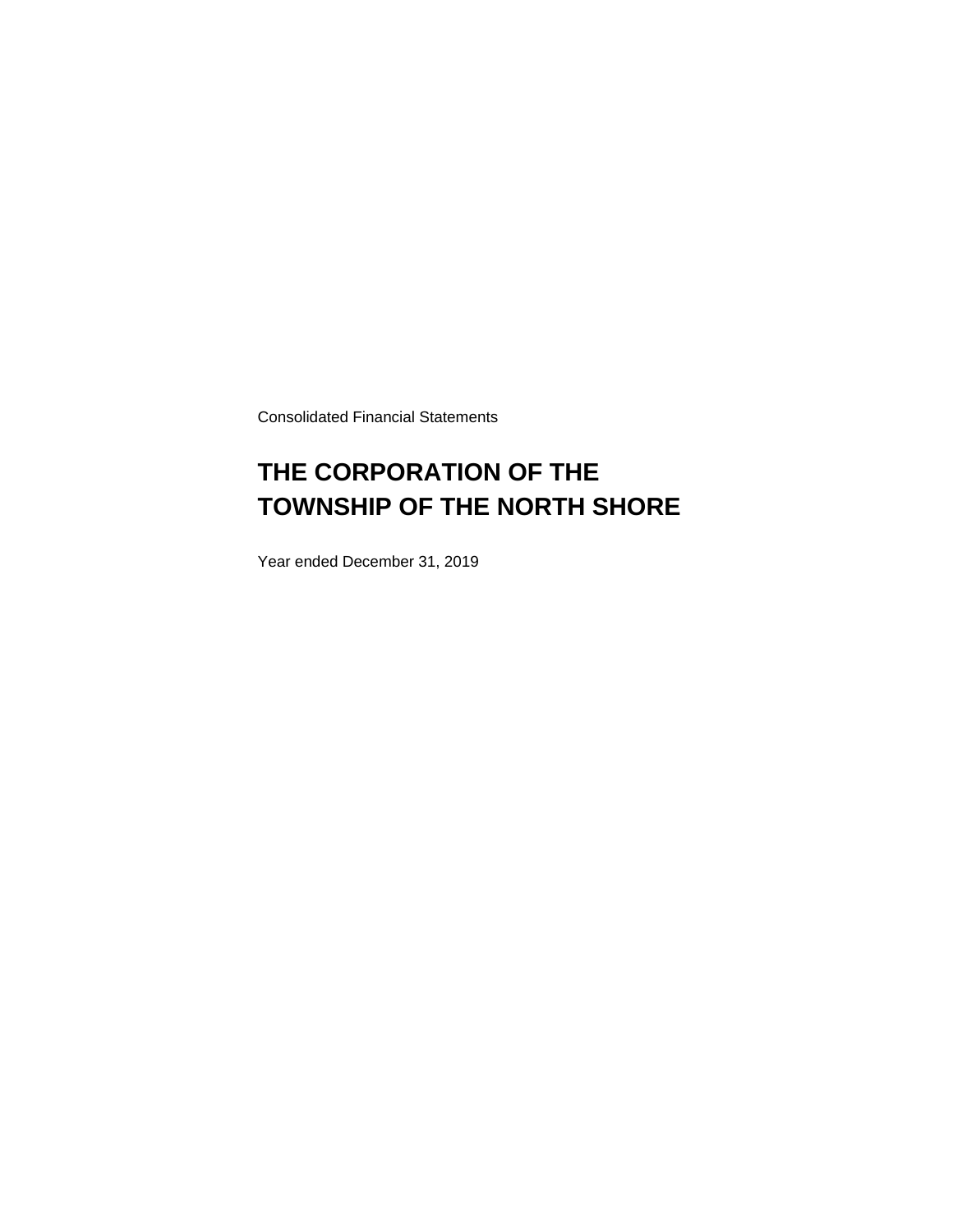Consolidated Financial Statements

Year ended December 31, 2019

|                                                                       | Page     |
|-----------------------------------------------------------------------|----------|
| Management's Responsibility for the Consolidated Financial Statements |          |
| Independent Auditors' Report                                          |          |
| Consolidated Statement of Financial Position                          | 1        |
| Consolidated Statement of Operations and Accumulated Surplus          | 2        |
| Consolidated Statement of Change in Net Financial Assets              | 3        |
| <b>Consolidated Statement of Cash Flows</b>                           | 4        |
| Notes to Consolidated Financial Statements                            | $5 - 18$ |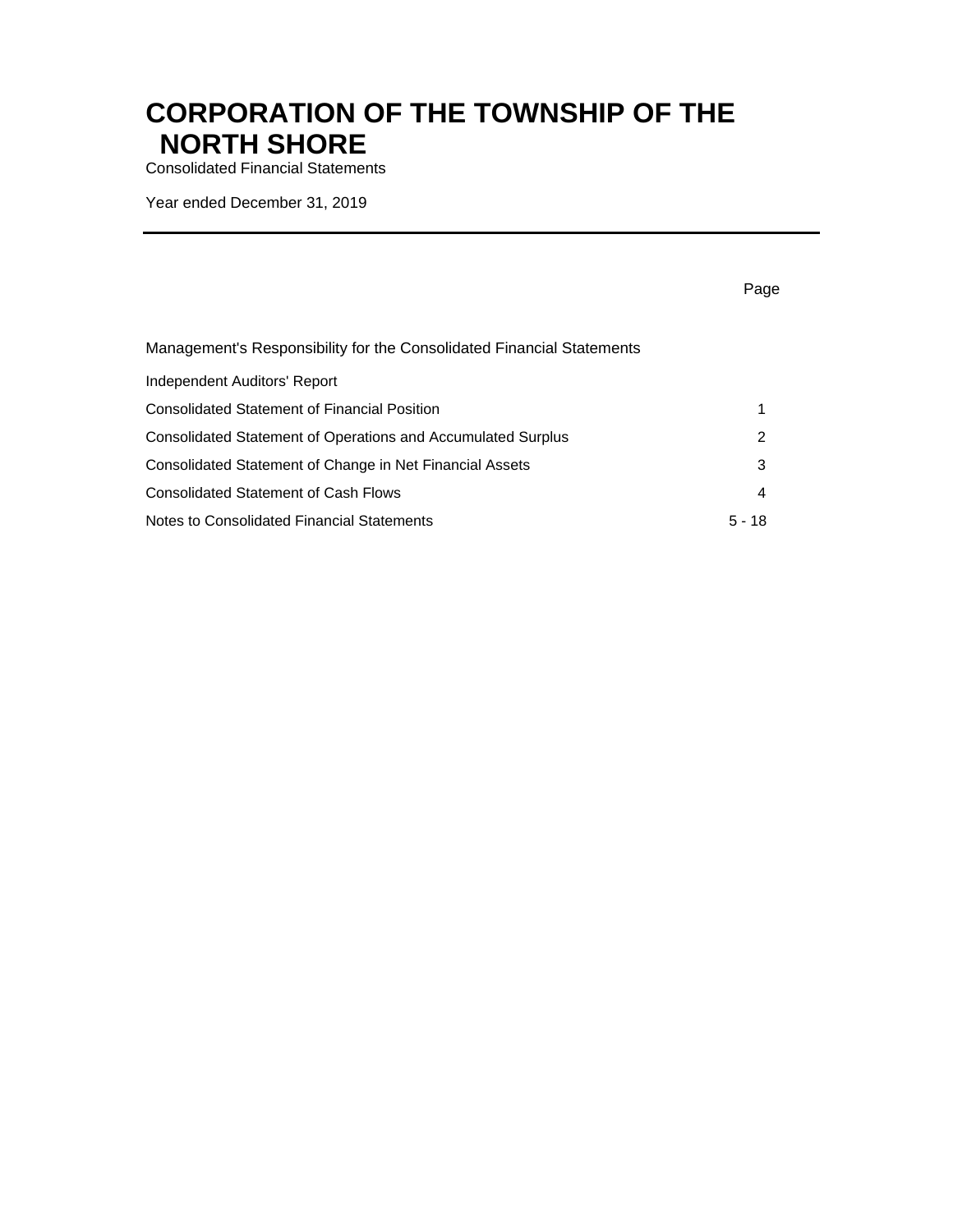### **Management's Responsibility for the Consolidated Financial Statements**

The accompanying consolidated financial statements of The Corporation of the Township of the North Shore (the "Township") are the responsibility of the Township's management and have been prepared in compliance with legislation, and in accordance with generally accepted accounting principles for local governments established by the Public Sector Accounting Board of Chartered Professional Accountants of Canada. A summary of the significant accounting policies are described in Note 1 to the consolidated financial statements. The preparation of consolidated financial statements necessarily involves the use of estimates based on management's judgement, particularly when transactions affecting the current accounting period cannot be finalized with certainty until future periods.

information is available on a timely basis for preparation of the consolidated financial statements.<br>These systems are monitored and evaluated by Management. The Township's management maintains a system of internal controls designed to provide reasonable assurance that assets are safeguarded, transactions are properly authorized and recorded in compliance with legislative and regulatory requirements, and reliable financial

Council meets with Management and the external auditors to review the consolidated financial statements and discuss any significant financial reporting or internal control matters prior to their approval of the consolidated financial statements.

The consolidated financial statements have been audited by KPMG LLP, independent external auditors appointed by the Township. The accompanying Independent Auditors' Report outlines their responsibilities, the scope of their examination and their opinion on the Township's consolidated financial statements.

**Treasurer** 

\_\_\_\_\_\_\_\_\_\_\_\_\_\_\_\_\_\_\_\_\_\_\_\_\_\_\_\_\_\_\_\_\_\_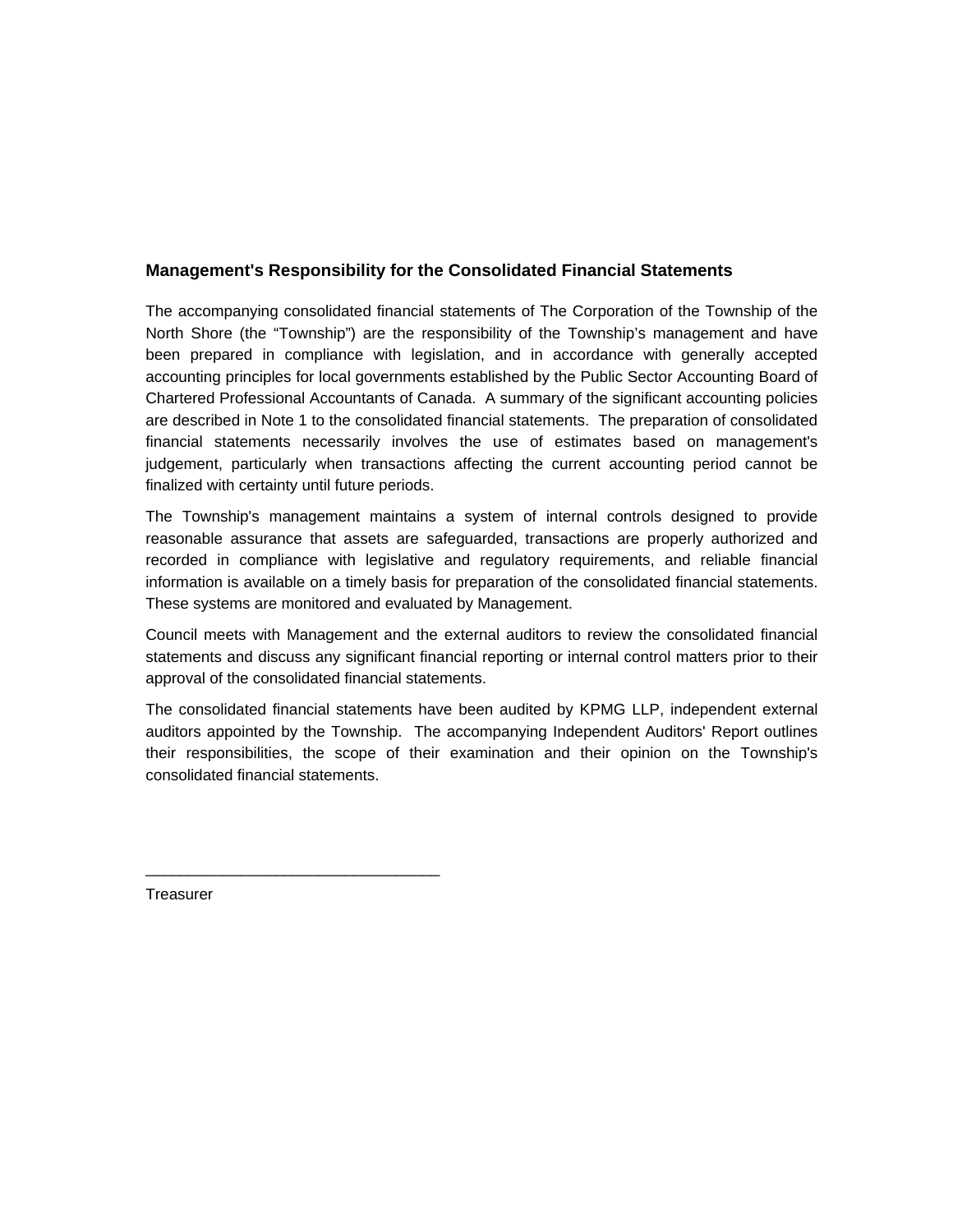

 KPMG LLP Claridge Executive Centre 144 Pine Street Sudbury Ontario P3C 1X3 Canada Telephone (705) 675-8500 Fax (705) 675-7586

### **INDEPENDENT AUDITORS' REPORT**

To the Members of Council, Inhabitants and Ratepayers of The Corporation of the Township of the North Shore

### *Qualified Opinion*

We have audited the accompanying consolidated financial statements of The Corporation of the Township of the North Shore (the "Township"), which comprise:

- the consolidated statement of financial position as at December 31, 2019
- the consolidated statement of operations and accumulated surplus for the year then ended
- the consolidated statement of changes in net financial assets for the year then ended
- the consolidated statement of cash flows for the year then ended
- and notes to the consolidated financial statements, including a summary of significant accounting policies

(Hereinafter referred to as the "financial statements").

In our opinion, except for the possible effects of the matter described in the "*Basis for Qualified Opinion*" section of our auditors' report, the accompanying financial statements, present fairly, in all material respects, the financial position of the Township as at December 31, 2019, and its results of operations and its cash flows for the year then ended in accordance with Canadian public sector accounting standards.

### *Basis for Qualified Opinion*

The Township had not updated the underlying estimates and assumptions of the landfill closure and post-closure accrual since obtaining an engineer's report in 1999. Under Canadian public sector accounting board recommendations, an accrual for closure and post-closure care of a solid waste landfill site should be recorded in the financial statements as well as disclosure of information regarding the accrual. Within the 2019 year, the Township completed the calculation for the accrual for closure and post-closure care of the solid waste landfill site as of December 31, 2019. However, as the costs at December 31, 2018 have not been calculated and consequently, the opening balance as of January 1, 2019 not updated, a qualification has been noted for the opening balance of the post-closure care accrual.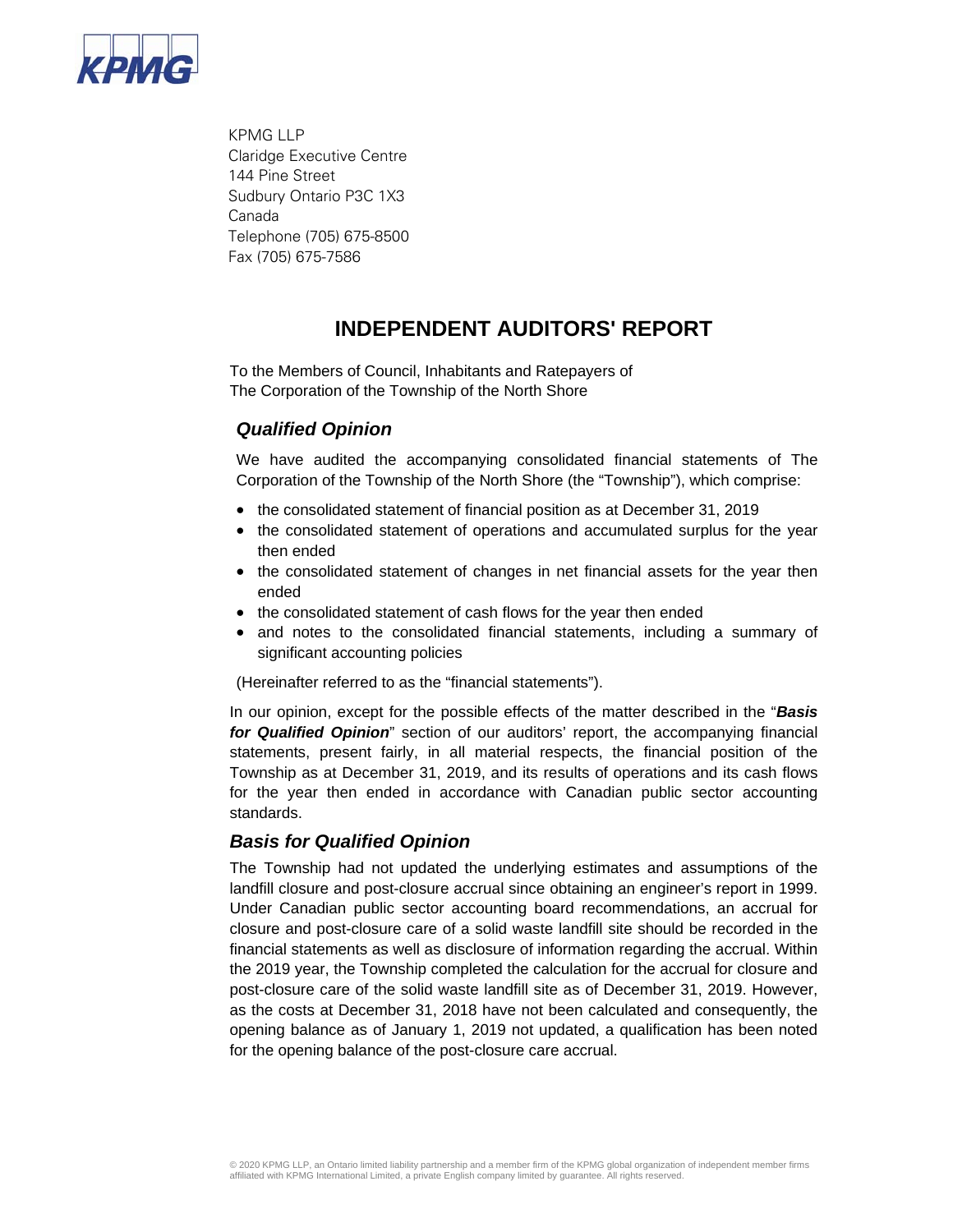

#### Page 2

Therefore, we were not able to determine whether any adjustments might be necessary to:

- the landfill closure liabilities reported in the consolidated statement of financial position as at December 31, 2018.
- the annual surplus (deficit) reported in the consolidated statement of operations and accumulated surplus for the years ended December 31, 2019 and December 31, 2018.
- the accumulated surplus, at the beginning and end of the year, reported in the consolidated statement of operations and accumulated surplus for the years ended December 31, 2019 and December 31, 2018.
- the net financial assets, at the beginning and end of the year, reported in the consolidated statement of changes in net financial assets for the years ended December 31, 2019 and December 31, 2018.
- the annual surplus (deficit) reported in the consolidated statement of cash flows for the years ended December 31, 2019 and December 31, 2018.

Our opinion on the financial statements for the year ended December 31, 2019 was qualified accordingly because of the possible effects of this limitation in scope.

We conducted our audit in accordance with Canadian generally accepted auditing standards. Our responsibilities under those standards are further described in the "*Auditors' Responsibilities for the Audit of the Financial Statements*" section of our auditors' report.

We are independent of the Township in accordance with the ethical requirements that are relevant to our audit of the financial statements in Canada and we have fulfilled our other responsibilities in accordance with these requirements.

We believe that the audit evidence we have obtained is sufficient and appropriate to provide a basis for our qualified opinion.

### *Responsibilities of Management and Those Charged with Governance for the Financial Statements*

Management is responsible for the preparation and fair presentation of the financial statements in accordance with Canadian public sector accounting standards, and for such internal control as management determines is necessary to enable the preparation of financial statements that are free from material misstatement, whether due to fraud or error.

In preparing the financial statements, management is responsible for assessing the Township's ability to continue as a going concern, disclosing as applicable, matters related to going concern and using the going concern basis of accounting unless management either intends to liquidate the Township or to cease operations, or has no realistic alternative but to do so.

Those charged with governance are responsible for overseeing the Township's financial reporting process.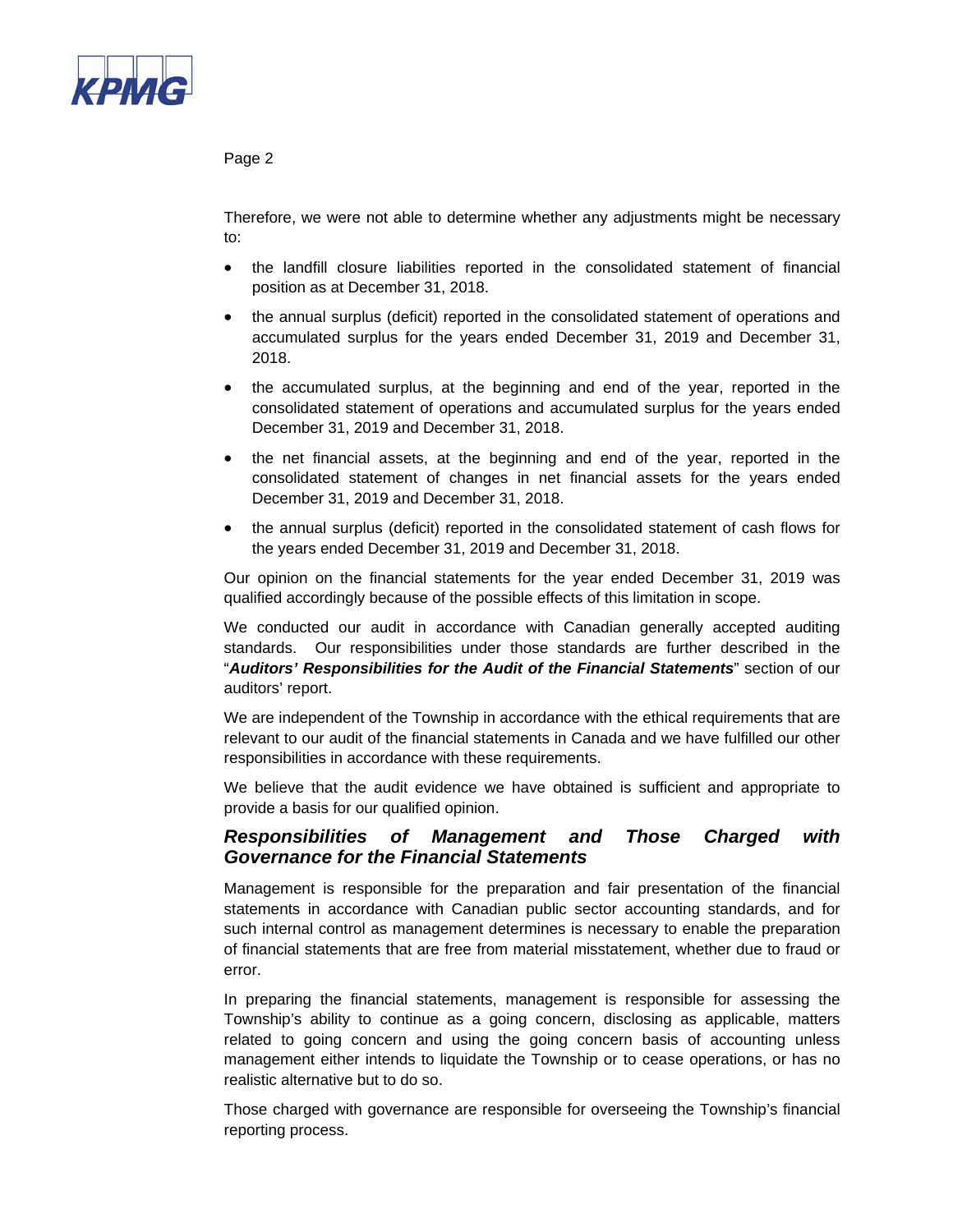

Page 3

### *Auditors' Responsibilities for the Audit of the Financial Statements*

Our objectives are to obtain reasonable assurance about whether the financial statements as a whole are free from material misstatement, whether due to fraud or error, and to issue an auditors' report that includes our qualified opinion.

Reasonable assurance is a high level of assurance, but is not a guarantee that an audit conducted in accordance with Canadian generally accepted auditing standards will always detect a material misstatement when it exists.

Misstatements can arise from fraud or error and are considered material if, individually or in the aggregate, they could reasonably be expected to influence the economic decisions of users taken on the basis of the financial statements.

As part of an audit in accordance with Canadian generally accepted auditing standards, we exercise professional judgment and maintain professional skepticism throughout the audit.

We also:

 Identify and assess the risks of material misstatement of the financial statements, whether due to fraud or error, design and perform audit procedures responsive to those risks, and obtain audit evidence that is sufficient and appropriate to provide a basis for our qualified opinion.

The risk of not detecting a material misstatement resulting from fraud is higher than for one resulting from error, as fraud may involve collusion, forgery, intentional omissions, misrepresentations, or the override of internal control.

- Obtain an understanding of internal control relevant to the audit in order to design audit procedures that are appropriate in the circumstances, but not for the purpose of expressing an opinion on the effectiveness of the Township's internal control.
- Evaluate the appropriateness of accounting policies used and the reasonableness of accounting estimates and related disclosures made by management.
- Conclude on the appropriateness of management's use of the going concern basis of accounting and, based on the audit evidence obtained, whether a material uncertainty exists related to events or conditions that may cast significant doubt on the Township's ability to continue as a going concern. If we conclude that a material uncertainty exists, we are required to draw attention in our auditors' report to the related disclosures in the financial statements or, if such disclosures are inadequate, to modify our opinion. Our conclusions are based on the audit evidence obtained up to the date of our auditors' report. However, future events or conditions may cause the Township to cease to continue as a going concern.
- Evaluate the overall presentation, structure and content of the financial statements, including the disclosures, and whether the financial statements represent the underlying transactions and events in a manner that achieves fair presentation.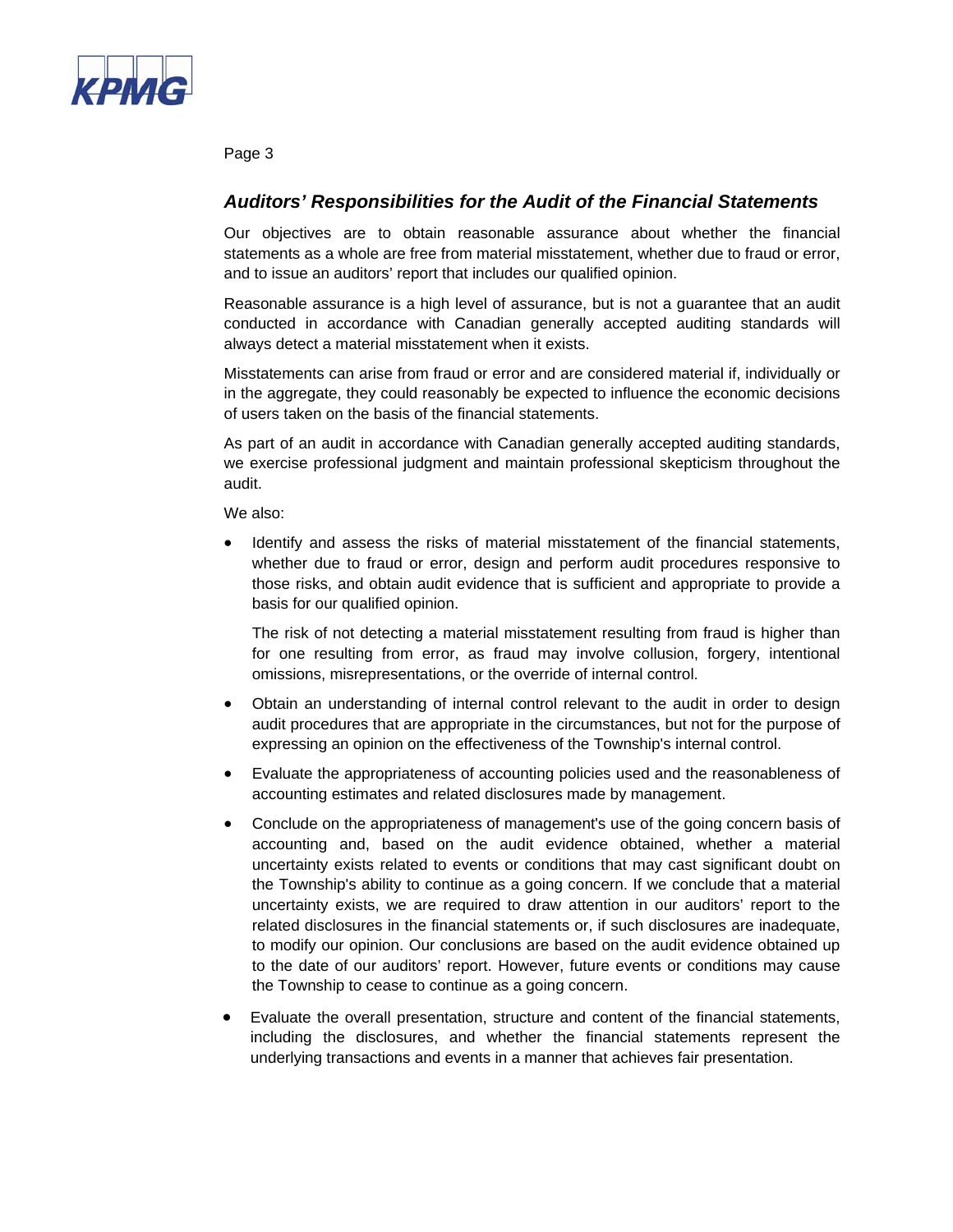

Page 4

- Communicate with those charged with governance regarding, among other matters, the planned scope and timing of the audit and significant audit findings, including any significant deficiencies in internal control that we identify during our audit.
- Obtain sufficient appropriate audit evidence regarding the financial information of the entities or business activities within the Group Entity to express a qualified opinion on the financial statements. We are responsible for the direction, supervision and performance of the group audit. We remain solely responsible for our qualified audit opinion.

 $KPMG$  14P

Chartered Professional Accountants, Licensed Public Accountants

Sudbury, Canada November 18, 2020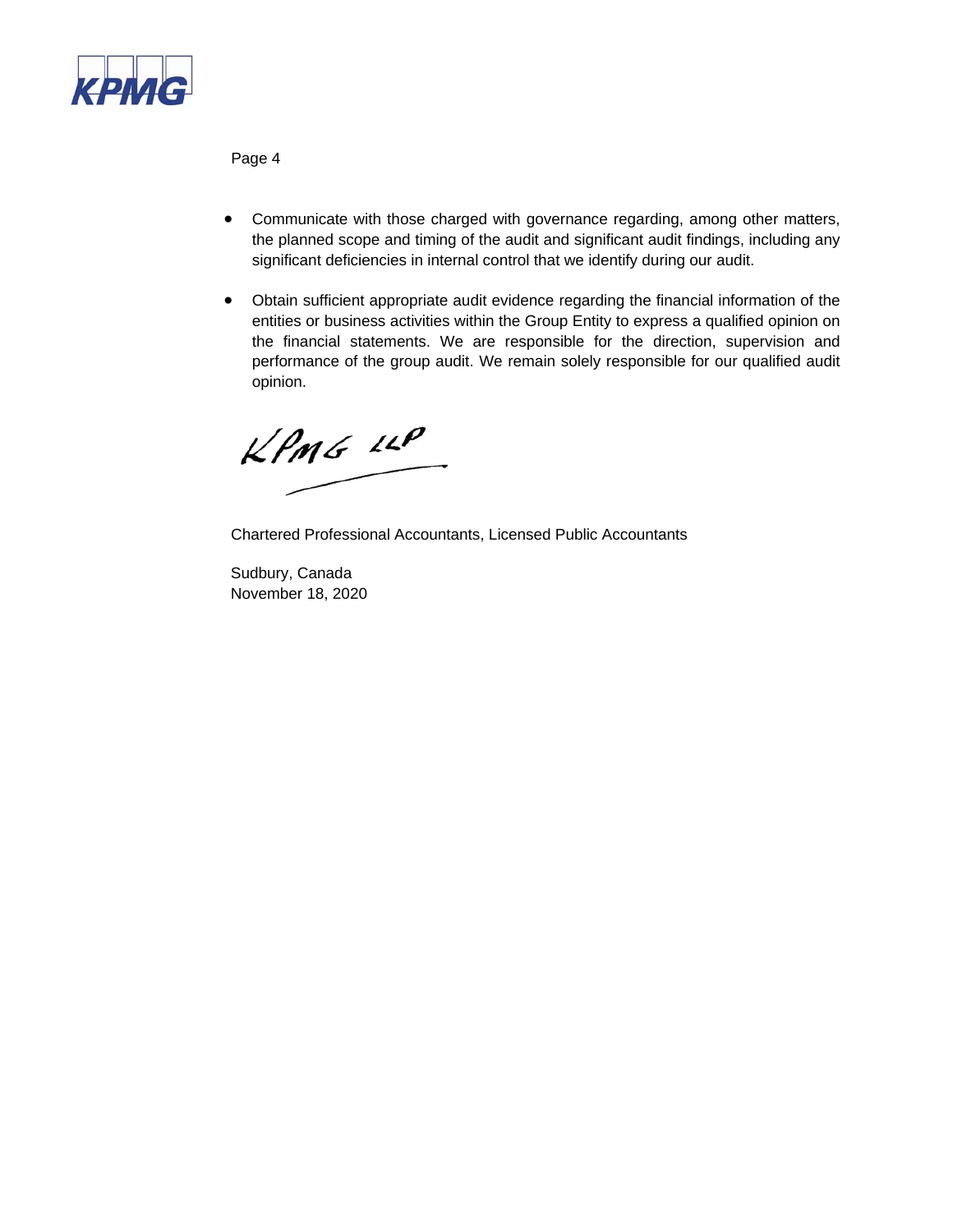Consolidated Statement of Financial Position

December 31, 2019, with comparative information for 2018

|                                                   | 2019            | 2018            |
|---------------------------------------------------|-----------------|-----------------|
|                                                   |                 |                 |
| <b>Financial assets</b>                           |                 |                 |
| Cash and cash equivalents                         | \$<br>308,697   | \$<br>447,276   |
| Portfolio investments                             | 670,699         | 461,295         |
| Taxes receivable                                  | 182,473         | 199,546         |
| User charges receivable                           | 5,683           | 6,524           |
| Other accounts receivable (note 5)                | 201,349         | 234,207         |
|                                                   | 1,368,901       | 1,348,848       |
| <b>Financial liabilities</b>                      |                 |                 |
| Accounts payable and accrued liabilities (note 7) | 229,011         | 238,091         |
| Deferred revenue - obligatory (note 8)            |                 | 22,210          |
| Deferred revenue- other (note 9)                  |                 | 184,120         |
| Landfill closure liabilities (note 10)            | 990,673         | 207,948         |
|                                                   | 1,219,685       | 652,369         |
| Net financial assets                              | 149,216         | 696,479         |
| Non-financial assets                              |                 |                 |
| Tangible capital assets (note 12)                 | 5,678,215       | 5,117,998       |
| Land held for resale                              | 25,426          | 25,426          |
| Prepaid expenses                                  | 35,916          | 32,305          |
|                                                   | 5,739,557       | 5,175,728       |
| Effects of COVID-19 (note 17)                     |                 |                 |
| Accumulated surplus (note 13)                     | \$<br>5,888,773 | \$<br>5,872,207 |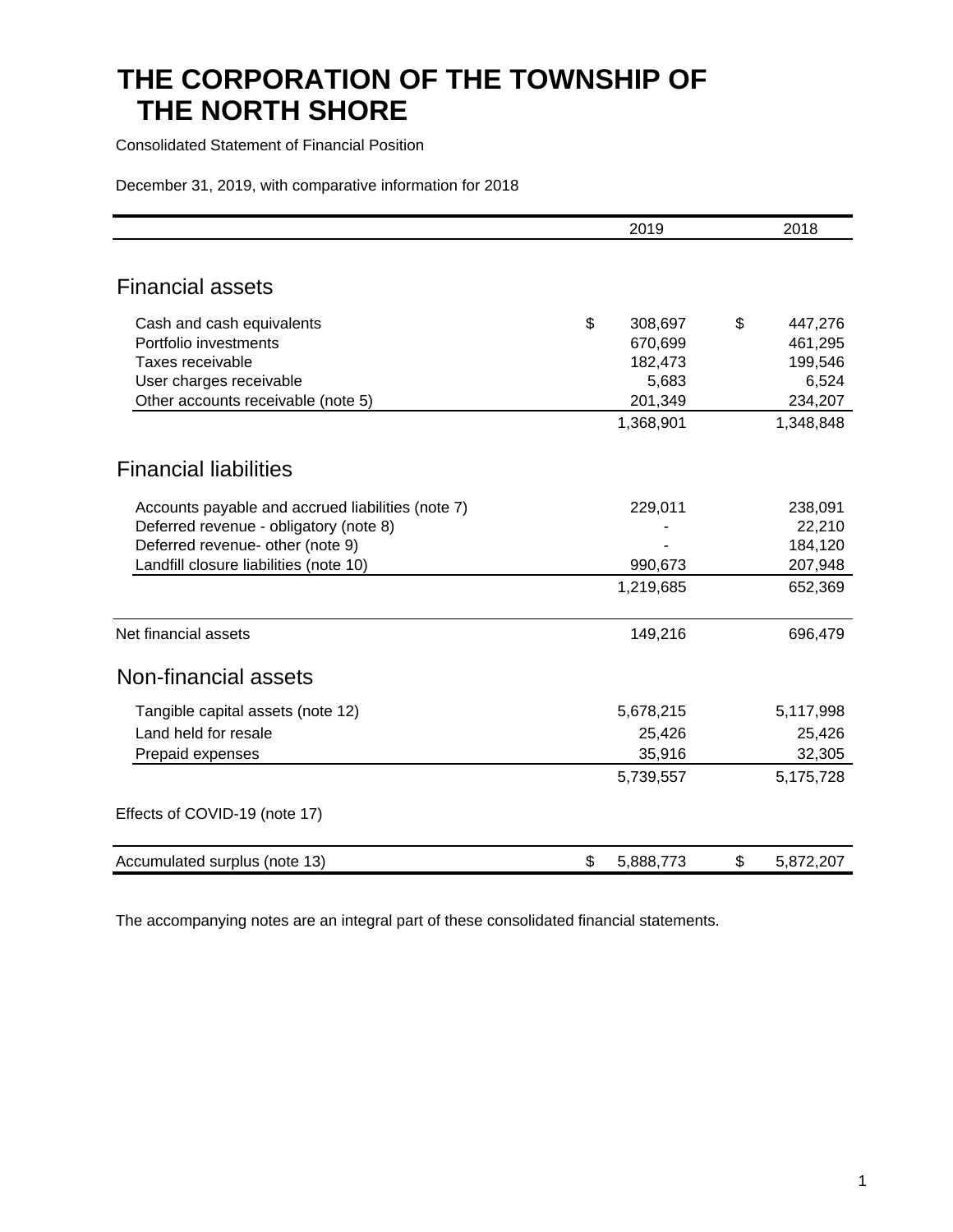Consolidated Statement of Operations and Accumulated Surplus

Year ended December 31, 2019, with comparative information for 2018

|                                                       | <b>Budget</b> | Actual          | Actual          |
|-------------------------------------------------------|---------------|-----------------|-----------------|
|                                                       | 2019          | 2019            | 2018            |
|                                                       | (note 15)     |                 |                 |
| Revenues:                                             |               |                 |                 |
| \$<br>Municipal taxation                              | 1,002,926     | \$<br>970,972   | \$<br>952,834   |
| Provincial grants                                     | 360,000       | 1,125,507       | 624,492         |
| User charges                                          | 239,420       | 268,334         | 245,548         |
| Other                                                 | 26,570        | 124,767         | 326,818         |
| Federal grants                                        |               | 85,408          | 28,186          |
| Penalties and interest on taxes                       | 31,700        | 22,038          | 33,991          |
| Gain on sale of land held for resale                  |               | 1,832           | 11,252          |
| Investment income                                     |               | 9,405           | 4,671           |
| Total revenues                                        | 1,660,616     | 2,608,263       | 2,227,792       |
|                                                       |               |                 |                 |
| Expenses:                                             |               |                 |                 |
| General government                                    | 337,276       | 345,530         | 331,831         |
| Protection to persons and property                    | 279,950       | 272,915         | 308,180         |
| <b>Transportation services</b>                        | 187,508       | 240,383         | 254,157         |
| <b>Environmental services</b>                         | 353,637       | 466,202         | 473,275         |
| <b>Health services</b>                                | 156,172       | 154,508         | 153,324         |
| Social and family services                            | 168,500       | 166,971         | 168,971         |
| Recreational and cultural services                    | 68,560        | 111,810         | 104,941         |
| Planning and development                              | 24,603        | 50,653          | 30,775          |
| <b>Total expenses</b>                                 | 1,576,206     | 1,808,971       | 1,825,453       |
| Excess of revenue over expenses before the undernoted | 84,410        | 799,292         | 402,339         |
| Provision for landfill closure and post-closure costs |               | (782, 725)      |                 |
|                                                       |               |                 |                 |
| Annual surplus                                        | 84,410        | 16,567          | 402,339         |
| Accumulated surplus, beginning of year                | 5,872,207     | 5,872,207       | 5,469,868       |
| \$<br>Accumulated surplus, end of year                | 5,956,617     | \$<br>5,888,773 | \$<br>5,872,207 |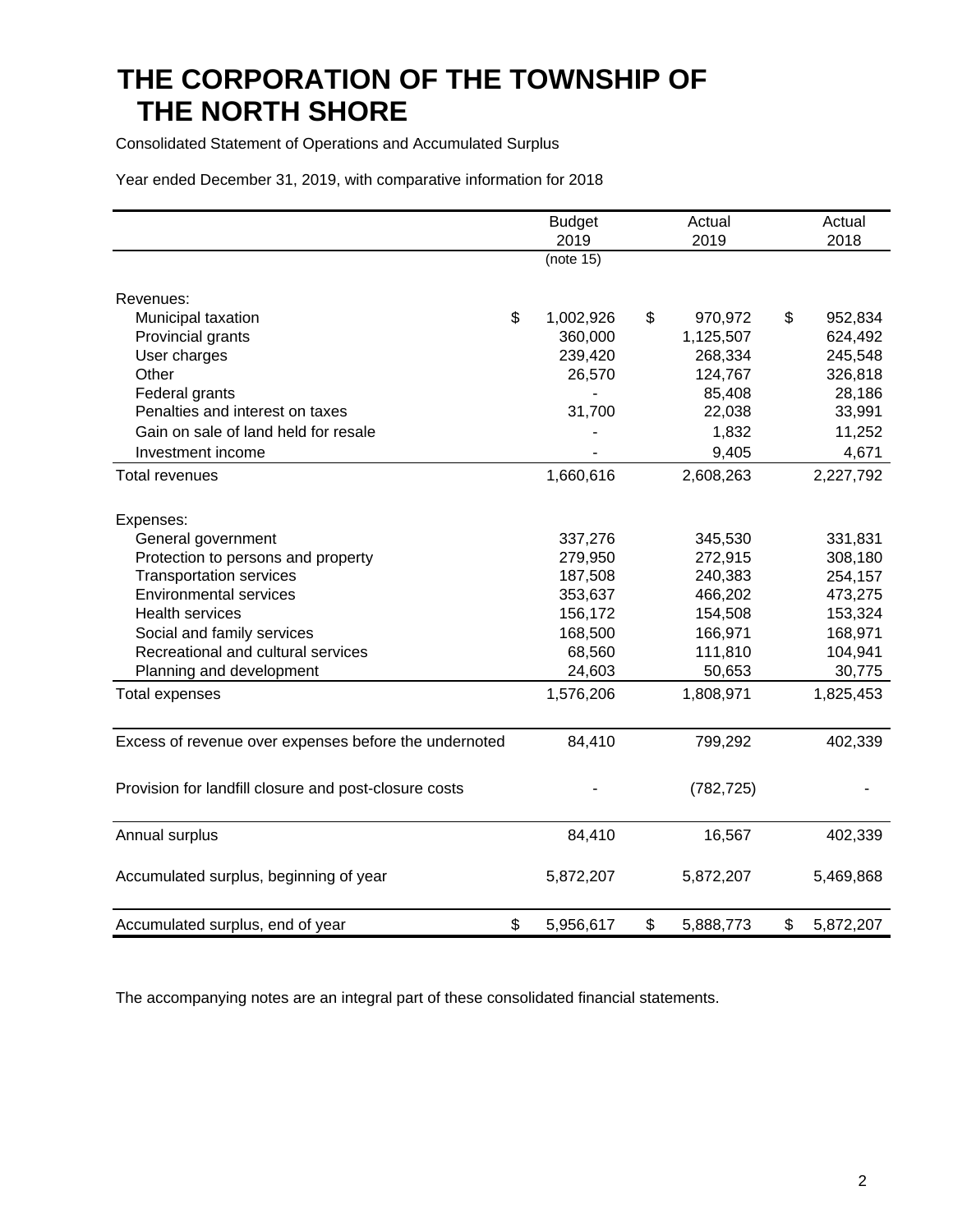Consolidated Statement of Change in Net Financial Assets

Year ended December 31, 2019, with comparative information for 2018

|                                                                                                                                                                             | <b>Budget</b> | Actual                           | Actual                                   |
|-----------------------------------------------------------------------------------------------------------------------------------------------------------------------------|---------------|----------------------------------|------------------------------------------|
|                                                                                                                                                                             | 2019          | 2019                             | 2018                                     |
|                                                                                                                                                                             | (note 15)     |                                  |                                          |
| Annual surplus                                                                                                                                                              | \$<br>84,410  | \$<br>16,567                     | \$<br>402,339                            |
| Acquisition of tangible capital assets<br>Amortization of tangible capital assets<br>Use (acquisition) of prepaid expenses<br>Proceeds on disposition of land held for sale | (172, 680)    | (860, 727)<br>300,510<br>(3,613) | (394, 124)<br>280,701<br>(1, 389)<br>645 |
| Change in net financial assets                                                                                                                                              | (88, 270)     | (547, 263)                       | 288,172                                  |
| Net financial assets, beginning of year                                                                                                                                     | 696,479       | 696,479                          | 408,307                                  |
| Net financial assets, end of year                                                                                                                                           | \$<br>608,209 | \$<br>149,216                    | \$<br>696,479                            |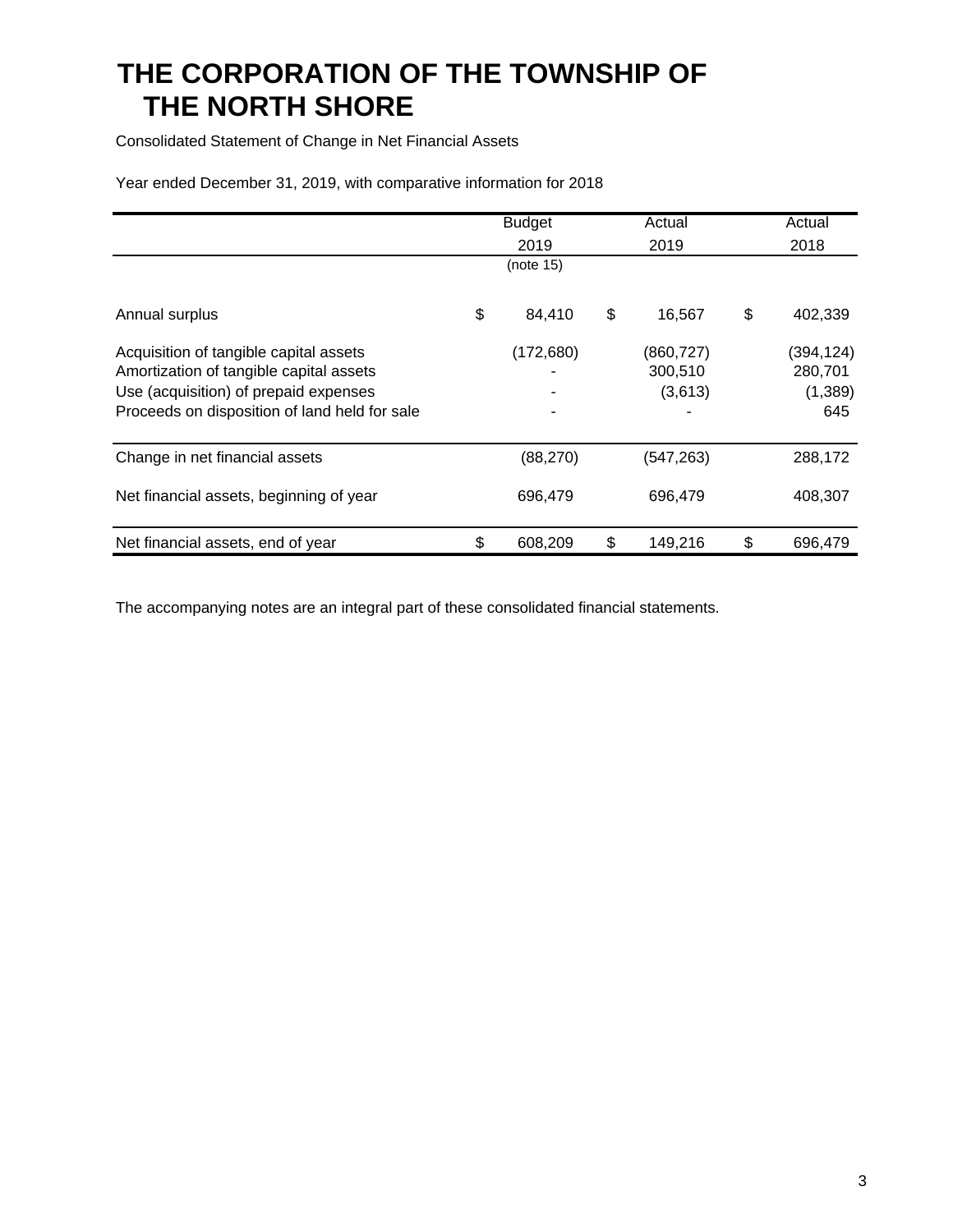Consolidated Statement of Cash Flows

Year ended December 31, 2019, with comparative information for 2018

|                                                       | 2019          | 2018          |
|-------------------------------------------------------|---------------|---------------|
| Cash provided by (used in):                           |               |               |
| Operating activities:                                 |               |               |
| Annual surplus                                        | \$<br>16,567  | \$<br>402,339 |
| Items not involving cash:                             |               |               |
| Provision for landfill closure and post-closure costs | 782,725       |               |
| Amortization of tangible capital assets               | 300,510       | 280,701       |
|                                                       | 1,099,802     | 683,040       |
| Change in non-cash assets and liabilities:            |               |               |
| Decrease in taxes receivable                          | 17,073        | 32,615        |
| Decrease in user charges receivable                   | 841           | 2,330         |
| Decrease (increase) in other accounts receivable      | 32,858        | (206, 532)    |
| Increase (decrease) in accounts payable and           |               |               |
| accrued liabilities                                   | (9,079)       | 108,610       |
| Decrease (increase) in deferred revenue - obligatory  | (22, 210)     | 4,343         |
| Decrease (increase) in deferred revenue - other       | (184, 120)    | 184,120       |
| Decrease in land held for sale                        |               | 645           |
| Increase in prepaid expenses                          | (3,613)       | (1, 389)      |
| Net change in cash from operating activities          | 931,552       | 807,782       |
| Investing activities:                                 |               |               |
| Increase in investments                               | (209, 404)    | (104, 663)    |
| Net change in investing activities                    | (209, 404)    | (104, 663)    |
| Capital activities:                                   |               |               |
| Acquisition of tangible capital assets                | (860, 727)    | (394, 124)    |
| Net change in cash from capital activities            | (860, 727)    | (394, 124)    |
| Net change in cash                                    | (138, 579)    | 308,995       |
| Cash and cash equivalents, beginning of year          | 447,276       | 138,281       |
| Cash and cash equivalents, end of year                | \$<br>308,697 | \$<br>447,276 |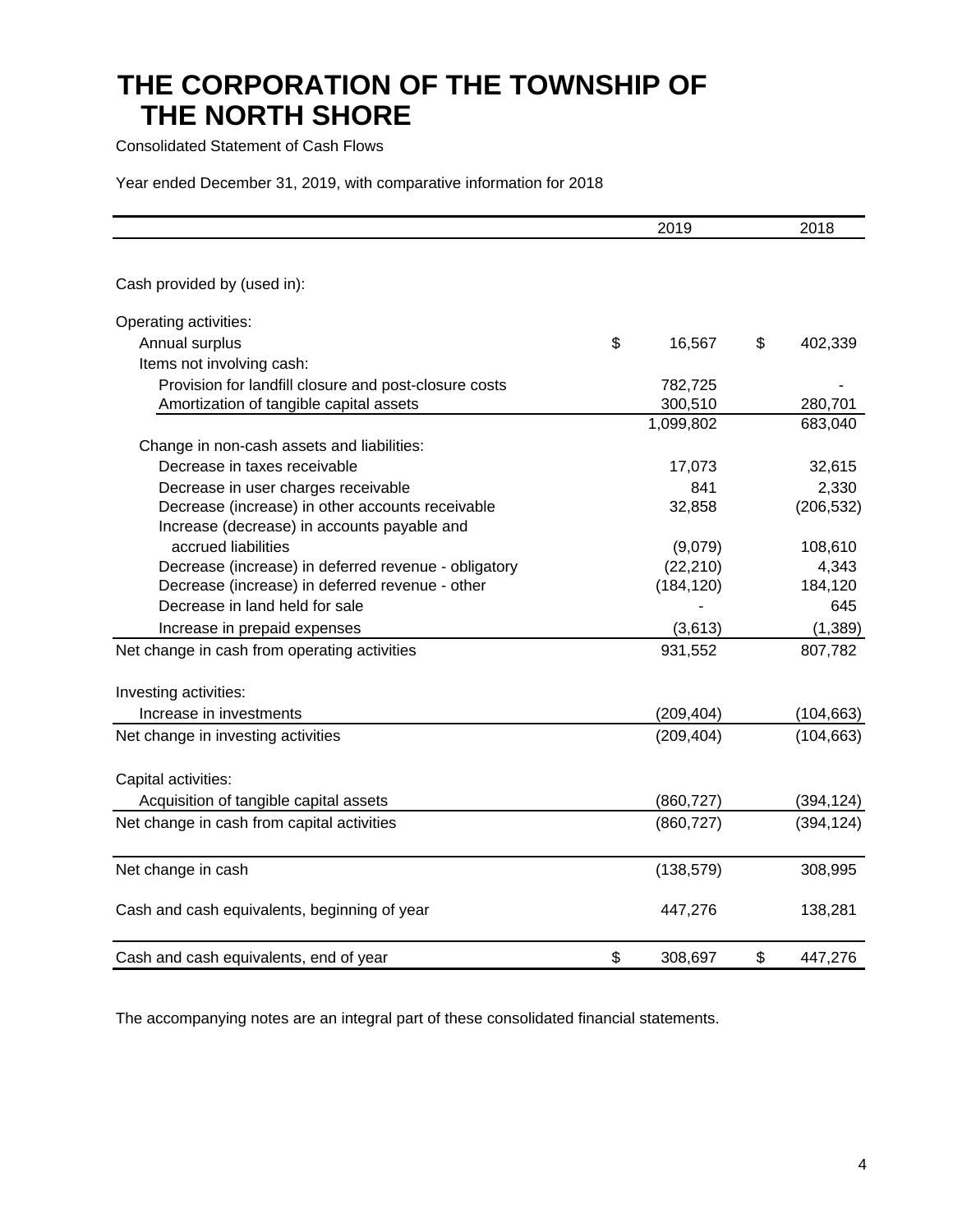Notes to Consolidated Financial Statements

Year ended December 31, 2019

The Corporation of the Township of the North Shore (the "Township") is a municipality in the Province of Ontario, Canada. It conducts its operations guided by the provisions of provincial statutes such as the Municipal Act and other related legislation.

#### **1. Significant accounting policies:**

The consolidated financial statements of the Township are prepared by management in accordance with Canadian generally accepted accounting principles for local governments as recommended by the Public Sector Accounting Board and the Chartered Professional Accountants of Canada. Significant aspects of the accounting policies adopted by the Township are as follows:

- (a) Reporting entity:
	- (i) These consolidated financial statements reflect the assets, liabilities, revenues and expenses and include the activities of all committees of Council and the following boards which are under the control of Council:

North Shore Cemetery Board

All interfund and inter-organizational transactions and balances between these organizations are eliminated.

(ii) Accounting for school board transactions:

The taxation, other revenues, expenses, assets and liabilities with respect to the operations of the school boards are not reflected in the municipal fund balances on these consolidated financial statements (note 2).

(iii) Trust funds:

Trust funds and their related operations administered by the Township are not included in these consolidated financial statements but are reported on separately on the Trust Funds Financial Statements (note 3).

(iv) Joint local boards:

These consolidated financial statements reflect contributions to the following joint local boards, which are not under the direct control of council as expenses in the consolidated statements of operations and accumulated surplus:

Algoma Public Health

Algoma District Services Administration Board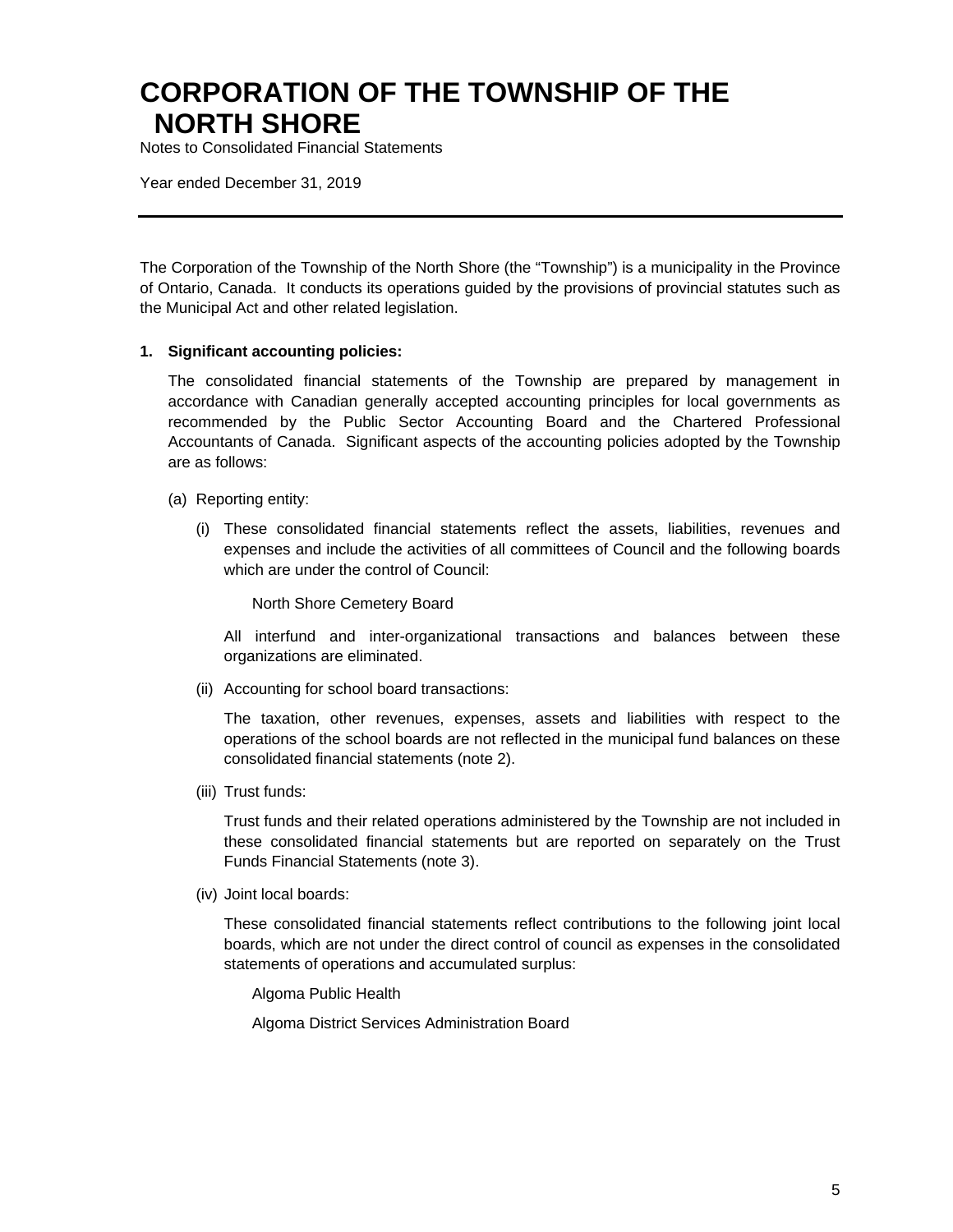Notes to Consolidated Financial Statements (continued)

Year ended December 31, 2019

#### **1. Significant accounting policies (continued):**

- (b) Basis of accounting:
	- (i) Accrual basis of accounting:

The accrual basis of accounting recognized revenues as they become available and measurable; expenses are recognized as they are incurred and measurable as a result of receipt of goods or services and the creation of a legal obligation to pay.

(ii) Reserve and Reserve Funds:

Certain amounts, as approved by Council are set aside in reserves and reserve funds for future operating and capital purposes. Transfer to and from reserve and reserve funds are an adjustment to the respective fund when approved.

(iii) Pension and employee benefits:

The Township accounts for is participation in the Ontario Municipal Employee Retirement Systems ("OMERS"), a multi- employer public sector pension fund, as a deferred contribution plan.

(c) Non-financial assets:

Non-financial assets are not available to discharge existing liabilities and are held for use in the provision of services. They have useful lives extending beyond the current year and are not intended for sale in the ordinary course of operations.

(d) Investments:

Investments are carried at market value. (e) Investment income:

(e) Investment income:

Investment income earned on surplus funds is reported as revenue in the period earned. Investment income earned on obligatory reserve funds is added to the fund balance and forms part of the deferred revenue balances.

(f) Landfill liability:

The liability for closure of operational sites and post-closure care has been recognized based on estimated future expenses, estimated inflation and the usage of the site's capacity during the year.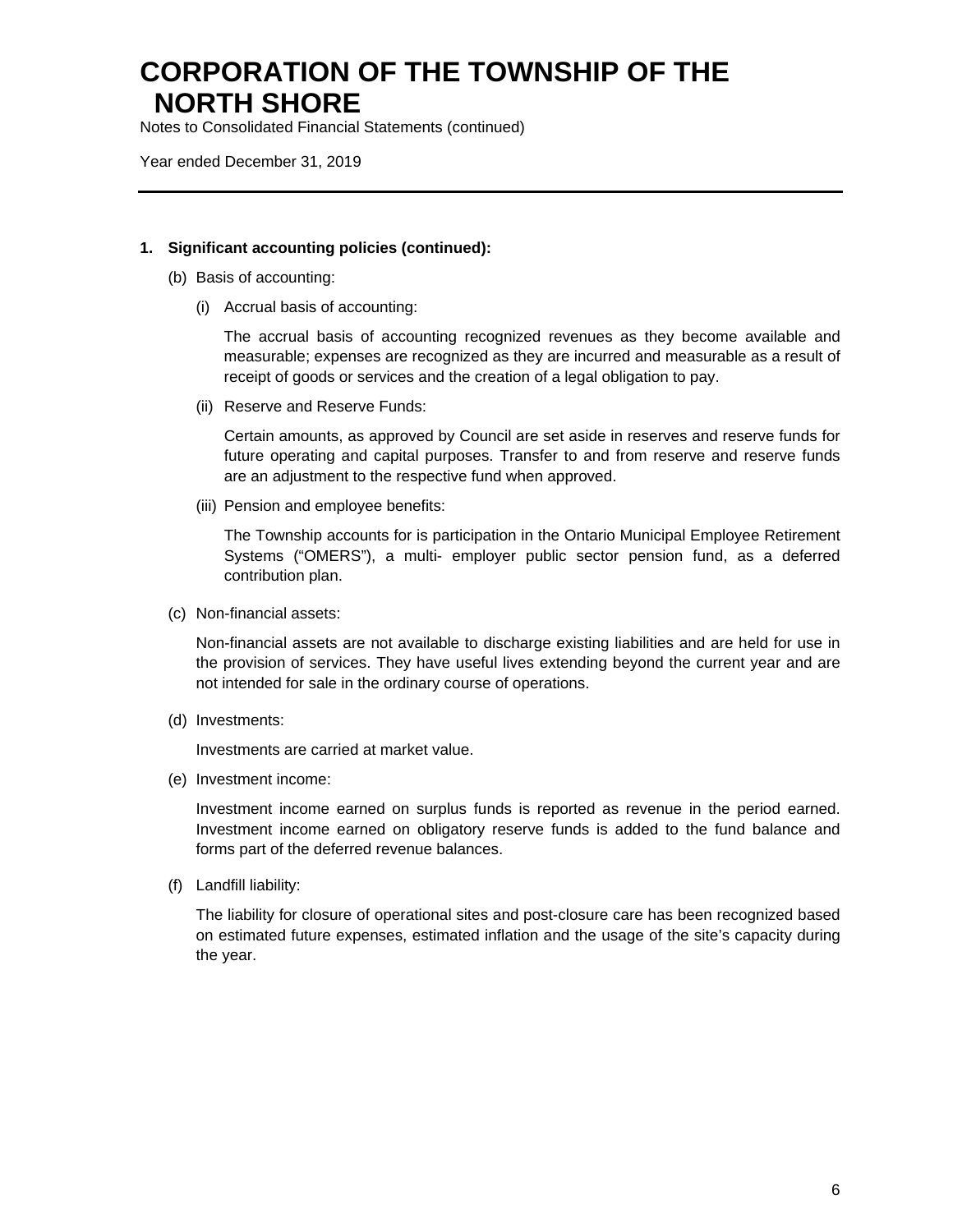Notes to Consolidated Financial Statements (continued)

Year ended December 31, 2019

#### **1. Significant accounting policies (continued):**

(g) Tangible capital assets:

Tangible capital assets are recorded at cost which includes amounts that are directly attributable to acquisition, design, construction, development, improvement or betterment of the tangible capital asset. The cost, less residual value, of the tangible capital assets, excluding land and landfill sites, are amortized on a straight-line basis over their estimated useful lives as follows:

| Asset                             | Useful Life - Years |
|-----------------------------------|---------------------|
|                                   |                     |
| Water and sewer infrastructure    | $25 - 50$           |
| Vehicles and equipment            | $10 - 20$           |
| <b>Buildings</b>                  | $10 - 50$           |
| Roads and bridges infrastructure  | 30                  |
| Furniture, fixtures and equipment | $5 - 50$            |

Annual amortization is charged in the year of acquisition and in the year of disposal. Assets under construction are not amortized until the asset is available for productive use.

Tangible capital assets are written down when conditions indicate they no longer contribute to the Townships ability to provide services, or when the value of future economic benefits associated with the tangible capital assets are less than their books value. The net-writedowns are accounted for as expenses in the statement of operations.

(i) Contributions of tangible capital assets

Tangible capital assets received as contributions are recorded at their fair value at the date of receipt and also are recorded as revenue.

(ii) Natural resources

Natural resources that have not been purchased are not recognized as assets in the consolidated financial statements.

(iii) Works of art and cultural and historic assets

Works of art and cultural and historic assets are not recorded as assets in these consolidated financial statements.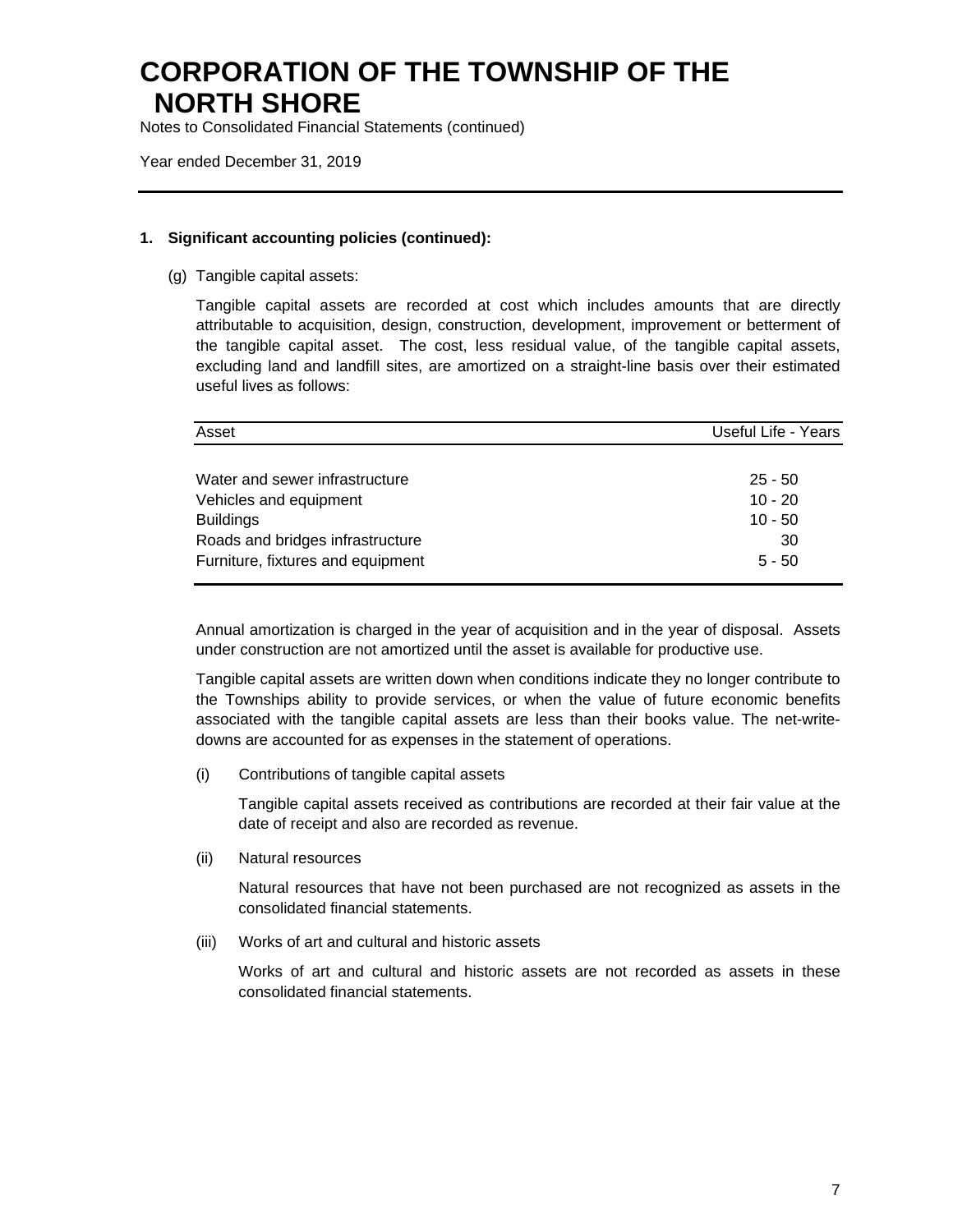Notes to Consolidated Financial Statements (continued)

Year ended December 31, 2019

#### **1. Significant accounting policies (continued):**

(h) Use of estimates:

The preparation of consolidated financial statements requires management to make estimates and assumptions that affect the reported amounts of assets and liabilities at the date of the financial statements and the reported amounts of revenue and expenses during the periods specified. Significant items subject to such estimates and assumptions include the valuation allowances for taxes and accounts receivable, the carrying value of tangible capital assets and provisions for accrued liabilities and landfill liabilities.

Actual results could differ from those estimates. These estimates are reviewed periodically, and, as adjustments become necessary, they are reported in earnings in the year in which they become known.

#### **2. Operations of school boards:**

Taxation, other revenues and requisitions for the school boards amounting to \$170,937 (2018- \$171,080) are not reflected in these consolidated financial statements.

#### **3. Trust funds:**

Trust Funds administered by the Township amounting to \$27,606 (2018 - \$33,242) have not been included on the consolidated statement of financial position nor have their operations been included in the consolidated statement of operations and accumulated surplus.

#### **4. Contributions to unconsolidated jointed boards:**

Further to note 1(a)(iv), the following contributions were made by the Township to these Boards:

|                                                                              | 2019                    | 2018              |
|------------------------------------------------------------------------------|-------------------------|-------------------|
| Algoma Public Health<br>Algoma District Social Services Administration Board | \$<br>16,800<br>297.631 | 16,716<br>297.471 |
|                                                                              | 314.431                 | 314.187           |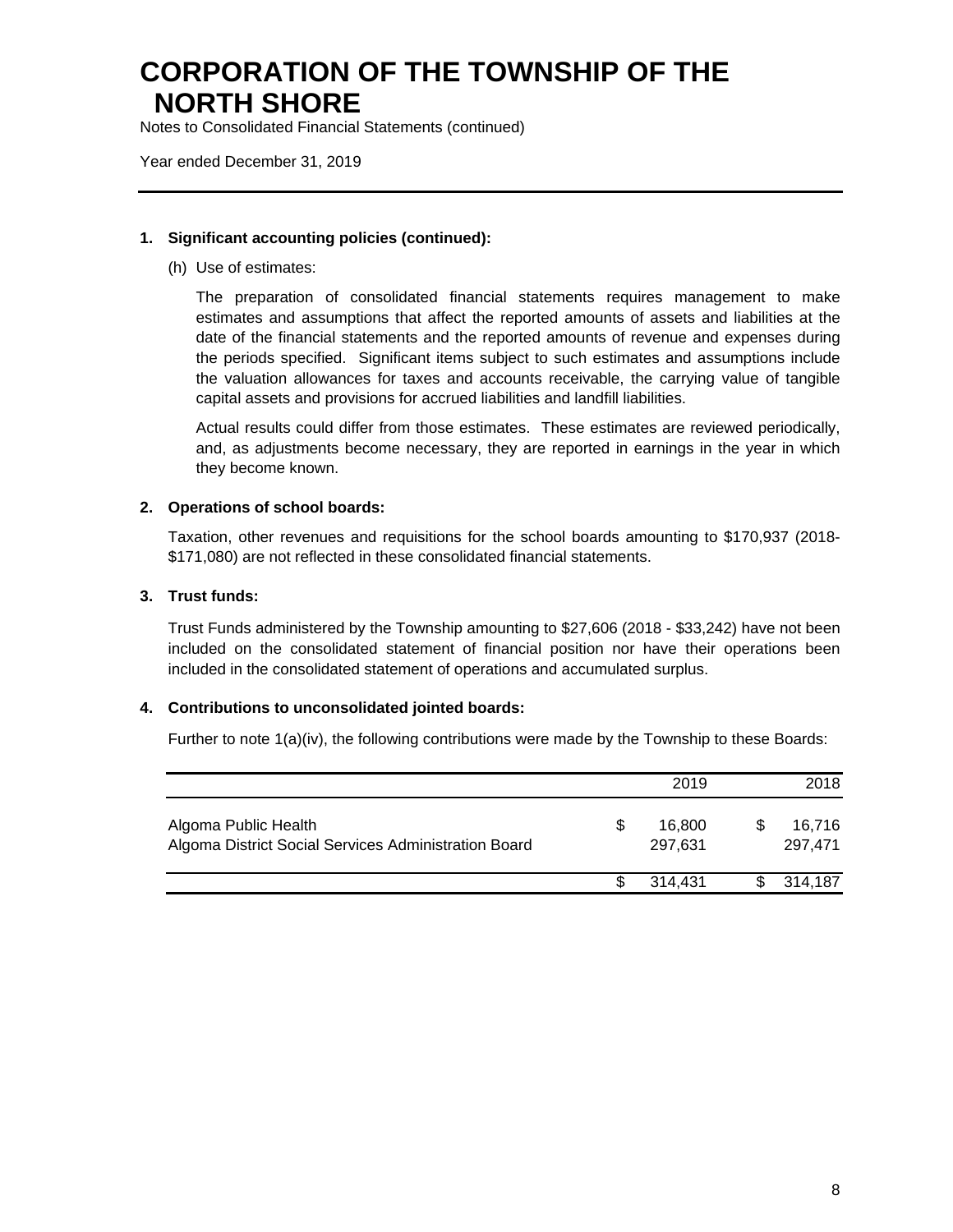Notes to Consolidated Financial Statements (continued)

Year ended December 31, 2019

#### **5. Other accounts receivable:**

Accounts receivable consist of the following:

|                                      | 2019                    | 2018                    |
|--------------------------------------|-------------------------|-------------------------|
| HST recoverable<br>Other receivables | 28,672<br>\$<br>172,677 | 52,060<br>\$<br>182,147 |
|                                      | 201,349                 | 234,207<br>\$           |

#### **6. Bank indebtedness:**

A demand operating loan has been authorized by the Bank of Nova Scotia and bears interest at the bank's prime lending rate plus 0.5% per annum and is secured by a general security agreement and an assignment of insurance. The Township has \$Nil (2018 - \$Nil) borrowed at year-end.

#### **7. Accounts payable and accrued liabilities:**

Included in accounts payable and accrued liabilities are government remittances payable of \$25,050 (2018 - \$5,988) which includes amounts payable for payroll related taxes and remittances.

#### **8. Deferred revenue - obligatory:**

The continuity of transactions within the obligatory reserve funds are as described below:

|                                  |    | 2019      | 2018      |
|----------------------------------|----|-----------|-----------|
| Balance as at December 31, 2018  | S  | 22.210    | 17.867    |
| Gas tax contributions received   |    | 63,182    | 32,424    |
| Interest earned                  |    | 16        | 105       |
| Gas tax amounts taken to revenue |    | (85, 408) | (28, 186) |
| Balance as at December 31, 2019  | S. |           | 22.210    |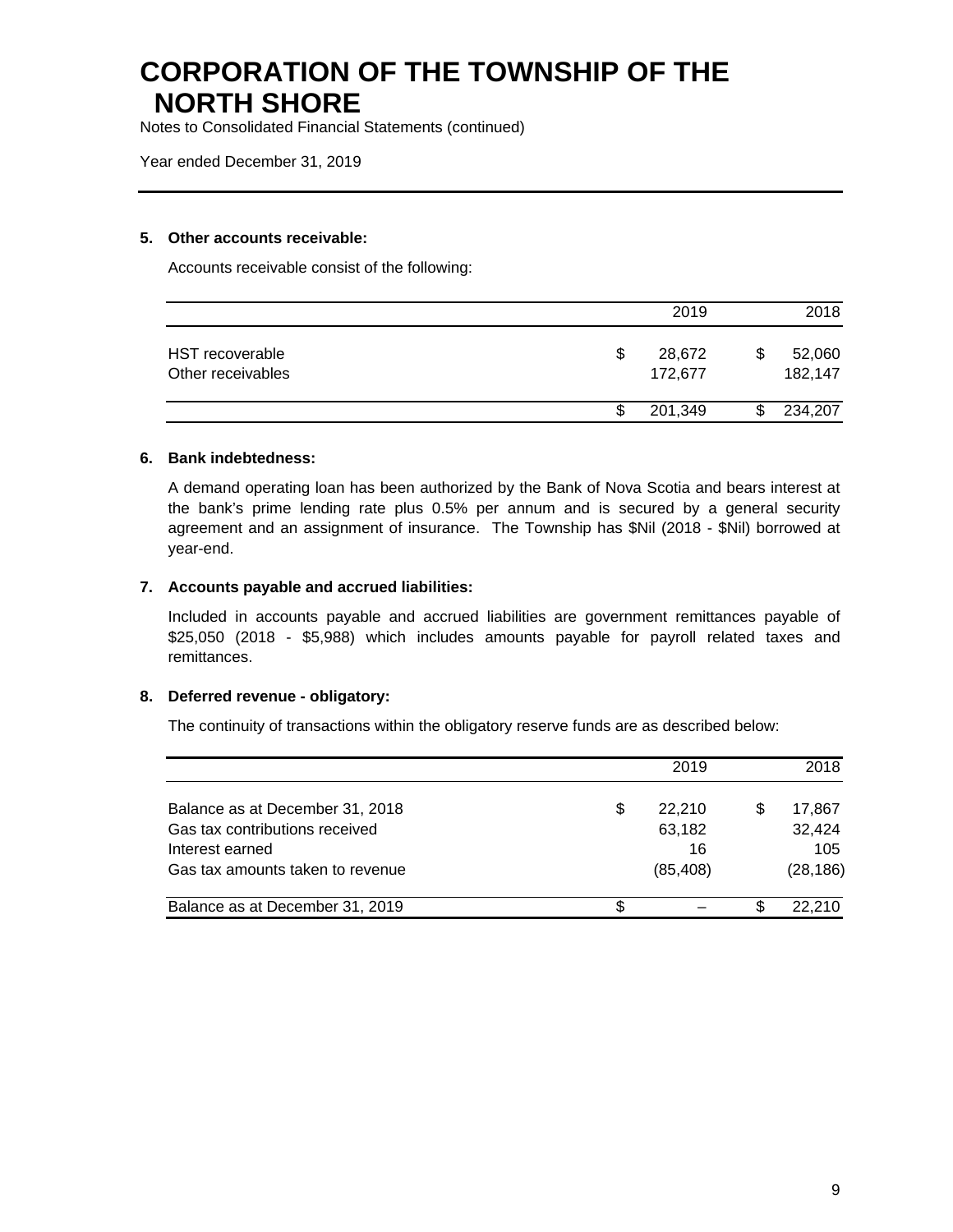Notes to Consolidated Financial Statements (continued)

Year ended December 31, 2019

#### **9. Deferred revenue – other:**

|                                                                  |    | 2019 | 2018                    |
|------------------------------------------------------------------|----|------|-------------------------|
| OCIF- Water treatment plant<br><b>Main Street Revitalization</b> | \$ |      | \$<br>163,232<br>20.888 |
| Balance as at December 31, 2019                                  | S. |      | 184.120                 |

#### **10. Solid waste management liabilities:**

The Environmental Protection Act sets out the regulatory requirements to properly close and maintain all active and inactive landfill sites. Under environmental law, there is a requirement for closure and post-closure care of solid waste landfill sites. This requirement is to be provided for over the estimated life of the landfill sites based on usage.

Landfill closure and post-closure care requirements have been defined in accordance with industry standards and include final covering and landscaping of the landfill, pumping of ground water and leachates from the site, and ongoing environmental monitoring, site inspection and maintenance. The reported liability is based on estimates and assumptions with respect to events extending over terms using the best information available to management. Future events may result in significant changes to the estimated total expenditures; capacity used or total capacity and the estimated liability, and would be recognized prospectively, as a change in estimate, when applicable. The estimated remaining capacity of the landfill sites is 2,760 (2018 - Nil) cubic meters (see note 13).

Estimated total expenditures represent the sum of the discounted future cash flows for closure and post-closure care activities discounted at an inflation rate of 2.46% (2018 - 3%). At December 31, 2019, an amount of \$990,673 (2018 - \$207,948) with respect to landfill closure and post-closure liabilities has been accrued.

The Township has established reserve funds to mitigate the future impact of this obligation. The balance of the Landfill closure and post closure reserve fund is \$102,786 (2018 - \$102,786), which is included in the reserves for capital purposes in note 13.

#### **11. Pension agreement:**

The Township makes contributions to the Ontario Municipal Employees' Retirement Fund (OMERS), which is a multi-employer plan, on behalf of certain members of its staff. The plan is a defined benefit plan which specifies the amount of the retirement benefit to be received by the employees based on the length of service and rates of pay. Employee contributions are matched by the Township.

During the year ended December 31, 2019, the Township contributed to \$21,738 (2018 - \$21,384) OMERS for current service.

Because OMERS is a multi-employer plan, the Township does not recognize any share of pension plan deficit. This is a joint responsibility of all Ontario municipalities and their employees.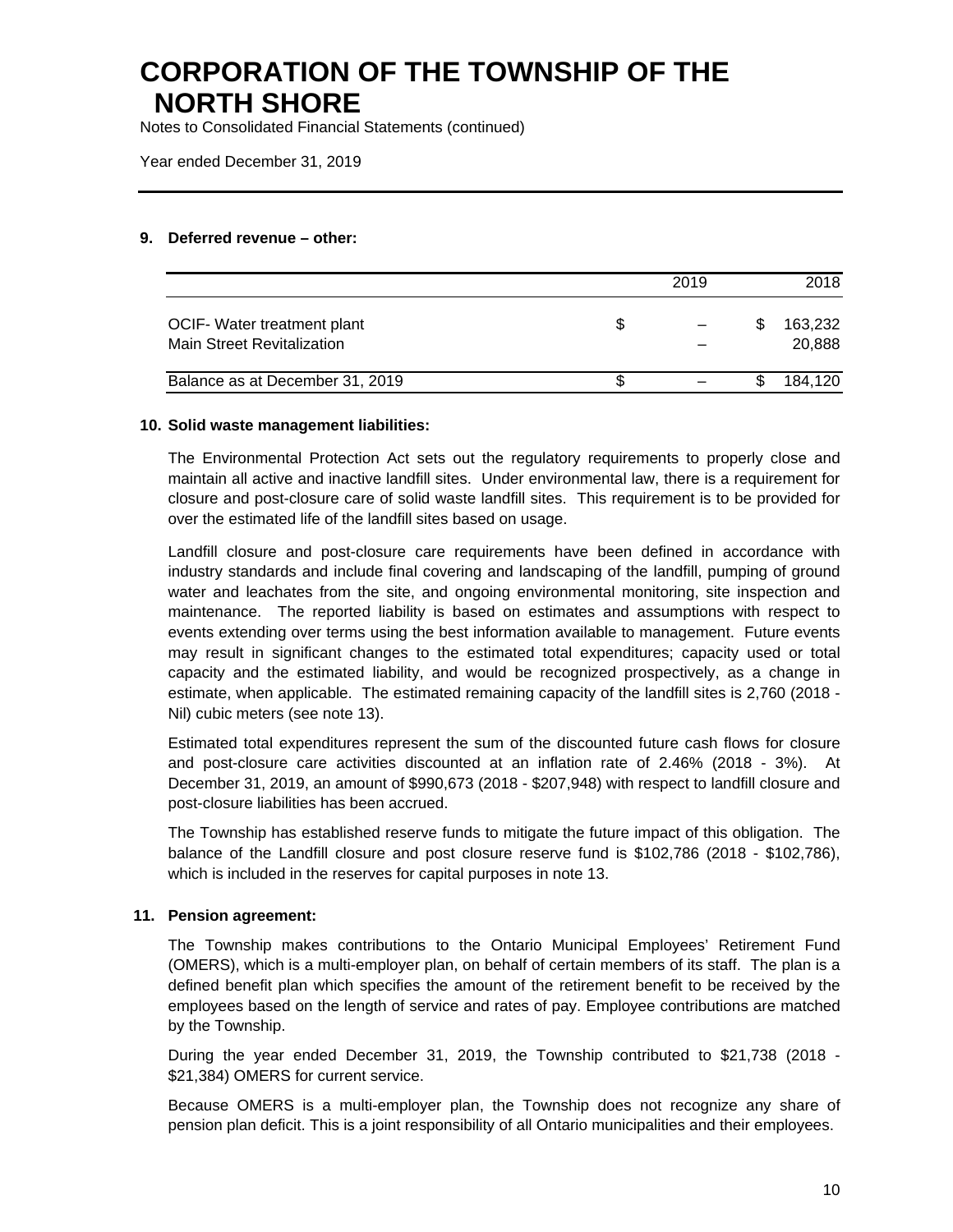Notes to Consolidated Financial Statements (continued)

Landfill 274,381

Year ended December 31, 2019

#### **12. Tangible capital assets:**

|                                               | Balance at      |           |              | Balance at      |
|-----------------------------------------------|-----------------|-----------|--------------|-----------------|
|                                               | December 31,    |           |              | December 31,    |
| Cost                                          | 2018            | Additions | Disposals    | 2019            |
|                                               |                 |           |              |                 |
| \$<br>Land                                    | 297,561         |           |              | 297,561         |
| <b>Buildings</b>                              | 1,270,286       | 12,879    |              | 1,283,165       |
| Furniture, fixtures and equipment             | 786,432         | 124,451   |              | 910,883         |
| Vehicles                                      | 332,704         | 70,304    |              | 403,008         |
| Water and sewer                               | 4,297,138       | 371,353   |              | 4,668,491       |
| Roads and bridges                             | 3,812,765       | 1,148     |              | 3,813,913       |
| Landfill                                      | 274,381         | 280,592   |              | 554,973         |
| \$<br>Total                                   | 11,071,267      | 860,727   | -            | 11,931,994      |
|                                               |                 |           |              |                 |
|                                               | Balance at      |           |              | Balance at      |
| Accumulated                                   | December 31,    |           |              | December 31,    |
| Amortization                                  | 2018            | Disposals | Amortization | 2019            |
|                                               |                 |           |              |                 |
| \$<br>Land                                    |                 |           |              |                 |
| <b>Buildings</b>                              | 629,193         |           | 28,690       | 657,883         |
| Furniture, fixtures and equipment             | 491,093         |           | 36,853       | 527,946         |
| Vehicles                                      | 202,807         |           | 21,959       | 224,766         |
| Water and sewer                               | 2,000,978       |           | 131,537      | 2,132,515       |
| Roads and bridges                             | 2,629,198       |           | 81,471       | 2,710,669       |
| Landfill                                      |                 |           |              |                 |
| \$<br>Total                                   | 5,953,269       |           | 300,510      | 6,253,779       |
|                                               |                 |           |              |                 |
|                                               | Net book value, |           |              | Net book value, |
|                                               | December 31,    |           |              | December 31,    |
|                                               | 2018            |           |              | 2019            |
| \$<br>Land                                    | 297,561         |           |              | 297,561         |
| <b>Buildings</b>                              | 641,093         |           |              | 625,282         |
|                                               | 295,339         |           |              | 382,937         |
| Furniture, fixtures and equipment<br>Vehicles | 129,897         |           |              | 178,243         |
| Water and sewer                               | 2,296,160       |           |              | 2,535,976       |
| Roads and bridges                             | 1,183,567       |           |              | 1,103,244       |
|                                               |                 |           |              |                 |

Total \$ 5,117,998 5,678,215

554,973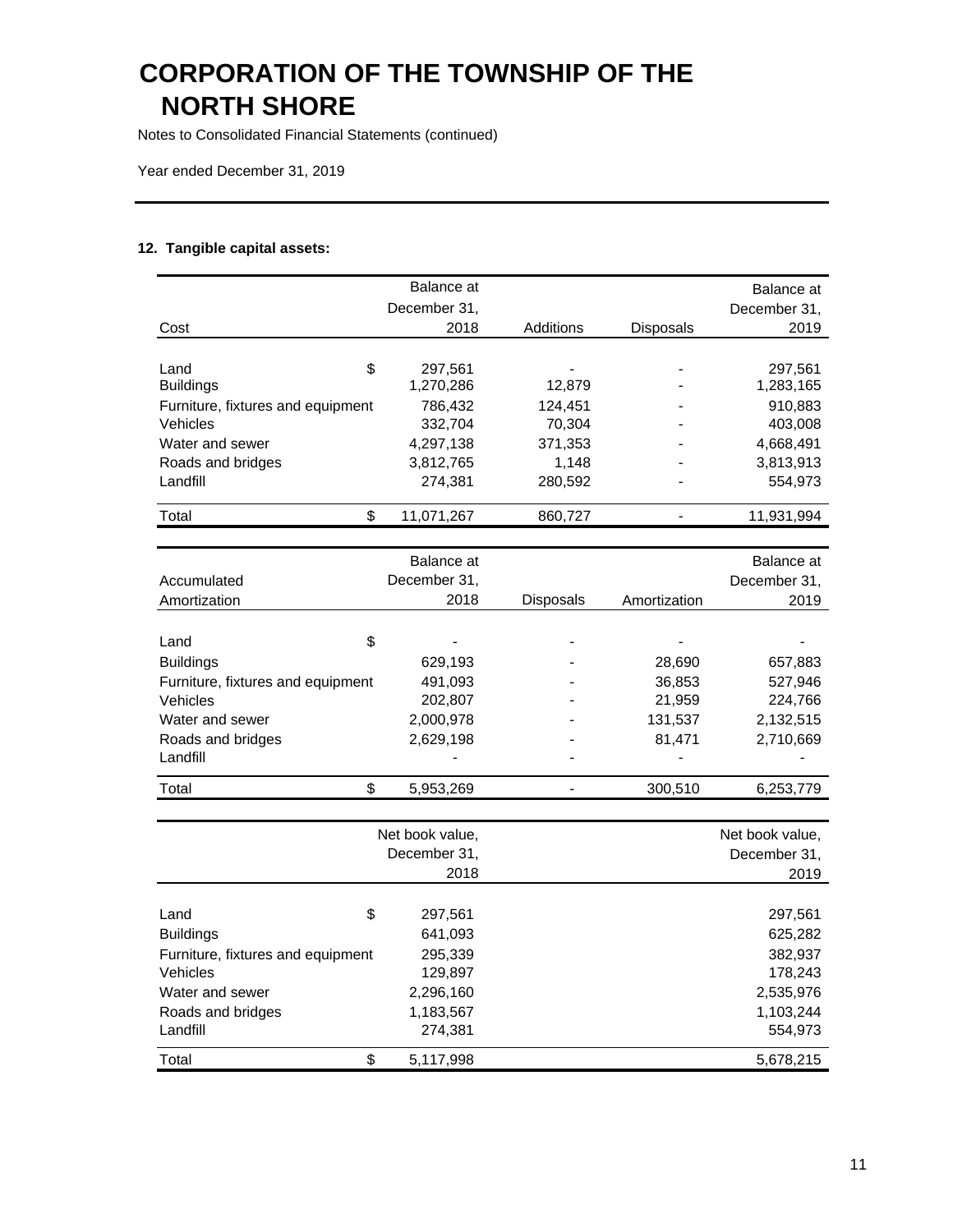Notes to Consolidated Financial Statements (continued)

Year ended December 31, 2019

### **12. Tangible capital assets:**

|                                   | Balance at   |                  |              | Balance at   |
|-----------------------------------|--------------|------------------|--------------|--------------|
|                                   | December 31, |                  |              | December 31, |
| Cost                              | 2017         | Additions        | Disposals    | 2018         |
|                                   |              |                  |              |              |
| \$<br>Land                        | 277,392      | 20,169           |              | 297,561      |
| <b>Buildings</b>                  | 1,270,286    |                  |              | 1,270,286    |
| Furniture, fixtures and equipment | 727,310      | 70,631           | (11,509)     | 786,432      |
| Vehicles                          | 332,704      |                  |              | 332,704      |
| Water and sewer                   | 4,204,928    | 92,210           |              | 4,297,138    |
| Roads and bridges                 | 3,804,474    | 8,291            |              | 3,812,765    |
| Landfill                          | 71,558       | 202,823          |              | 274,381      |
| \$<br>Total                       | 10,688,652   | 394,124          | (11,509)     | 11,071,267   |
|                                   |              |                  |              |              |
|                                   | Balance at   |                  |              | Balance at   |
| Accumulated                       | December 31, |                  |              | December 31, |
| Amortization                      | 2017         | <b>Disposals</b> | Amortization | 2018         |
|                                   |              |                  |              |              |
| \$<br>Land                        |              |                  |              |              |
| <b>Buildings</b>                  | 601,641      |                  | 27,552       | 629,193      |
| Furniture, fixtures and equipment | 471,959      | (11,509)         | 30,643       | 491,093      |
| Vehicles                          | 184,189      |                  | 18,618       | 202,807      |
| Water and sewer                   | 1,885,635    |                  | 115,343      | 2,000,978    |
| Roads and bridges                 | 2,540,653    |                  | 88,545       | 2,629,198    |
| Landfill                          |              |                  |              |              |
| \$<br>Total                       | 5,684,077    | (11,509)         | 280,701      | 5,953,269    |
|                                   |              |                  |              |              |

|                                   | Net book value. |              |              |
|-----------------------------------|-----------------|--------------|--------------|
|                                   |                 | December 31, | December 31, |
|                                   |                 | 2018         |              |
|                                   |                 |              |              |
| Land                              | \$              | 277,392      | 297,561      |
| <b>Buildings</b>                  |                 | 668,645      | 641,093      |
| Furniture, fixtures and equipment |                 | 255,351      | 295,339      |
| Vehicles                          |                 | 148,515      | 129,897      |
| Water and sewer                   |                 | 2,319,293    | 2,296,160    |
| Roads and bridges                 |                 | 1,263,821    | 1,183,567    |
| Landfill                          |                 | 71.558       | 274,381      |
| Total                             | \$              | 5,004,575    | 5,117,998    |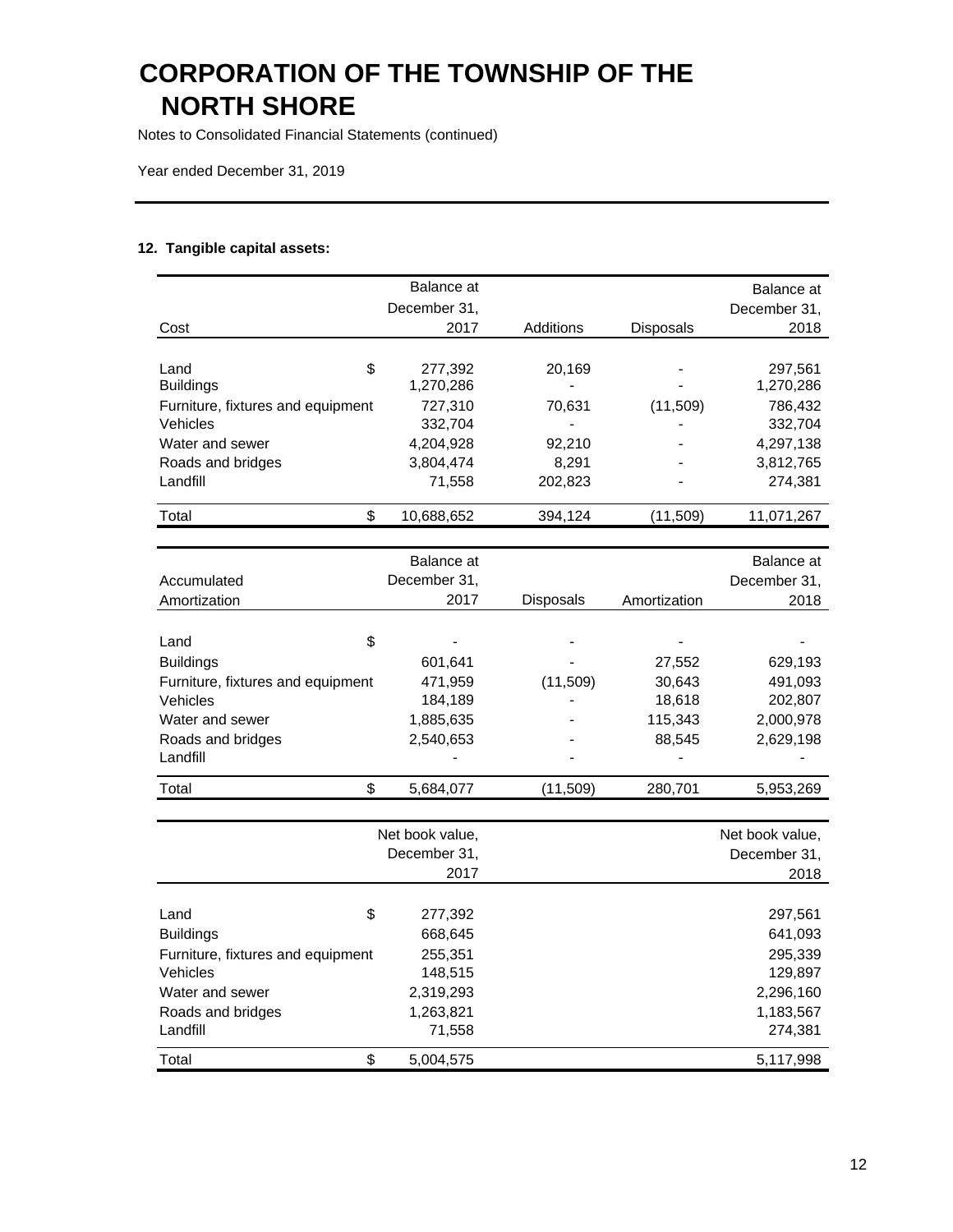Notes to Consolidated Financial Statements (continued)

Year ended December 31, 2019

#### **12. Tangible capital assets (continued):**

a) Contributed tangible capital assets:

Contributed capital assets have been recognized at fair market value at the date of contribution. The value of contributed assets received during the year is \$Nil (2018 - \$Nil).

b) Write-down of tangible capital assets:

The write-down of tangible capital assets during the year was \$Nil (2018 - \$Nil).

#### **13. Accumulated surplus:**

Accumulated surplus consists of individual fund surplus and reserves and reserve funds as follows:

|                                     | 2019           | 2018        |
|-------------------------------------|----------------|-------------|
| Surplus:                            |                |             |
| Invested in tangible capital assets | \$5,678,215    | \$5,117,998 |
| General surplus                     | 528,673        | 179,739     |
| Amounts to be recovered:            |                |             |
| Landfill closure costs              | (990,673)      | (207,948)   |
|                                     | 5,216,215      | 5,089,789   |
| Reserves set aside by Council for:  |                |             |
| Cash flow reserves                  | 67,001         | 67,001      |
| Reserves for capital purposes       | 605,557        | 715,417     |
|                                     | 672,558        | 782,418     |
|                                     | 5,888,773<br>S | \$5,872,207 |

#### **14. Public sector salary disclosure:**

During 2019, no employees were paid a salary, as defined in the Public Sector Salary Disclosure Act, 1996, of \$100,000 or more by the Township.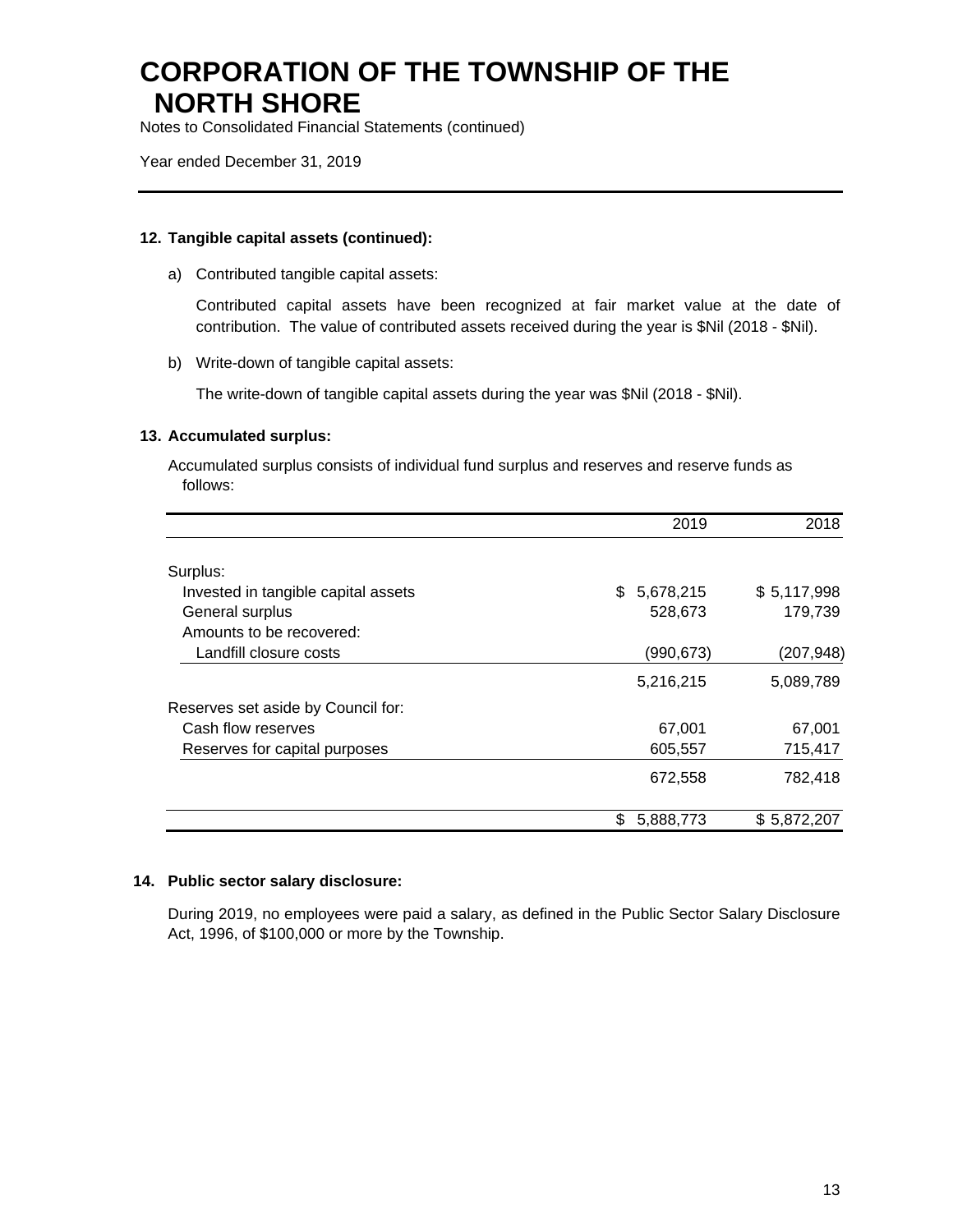Notes to Consolidated Financial Statements (continued)

Year ended December 31, 2019

#### **15. Budget information:**

The budget adopted by Council was not prepared on a basis consistent with that used to report actual results according to Canadian public sector accounting standards. As a result, the budget figures presented in the consolidated statement of operations and accumulated surplus represent the financial plan adopted by Council with adjustment as follows:

| Annual deficit per budget approved by Council | S  | 84.410     |
|-----------------------------------------------|----|------------|
| Less:                                         |    |            |
| Transfers from reserves                       |    | (172, 860) |
| Add:                                          |    |            |
| Investment in tangible capital assets         |    | 172,860    |
| Annual deficit per revised budget             | ß. | 84,410     |
|                                               |    |            |

#### **16. Comparative amounts:**

Certain of the 2018 comparative amounts have been reclassified, where applicable, to conform to the current year presentation. The changes do not affect prior year earnings.

#### **17. Effects of COVID-19:**

On March 11, 2020, the COVID-19 outbreak was declared a pandemic by the World Health Organization. This has resulted in governments worldwide, including the Canadian and Ontario governments, enacting emergency measures to combat the spread of the virus. These measures, which include the implementation of travel bans, self-imposed quarantine periods and social distancing, have caused material disruption to businesses globally and in Ontario resulting in an economic slowdown. Governments and central banks have reacted with significant monetary and fiscal interventions designed to stabilize economic conditions however the success of these interventions is not currently determinable. The current challenging economic climate may lead to adverse changes in cash flows, working capital levels and/or debt balances, which may also have a direct impact on the Township's operating results and financial position in the future. The situation is dynamic and the ultimate duration and magnitude of the impact on the economy and the financial effect to the Township's business is not known at this time.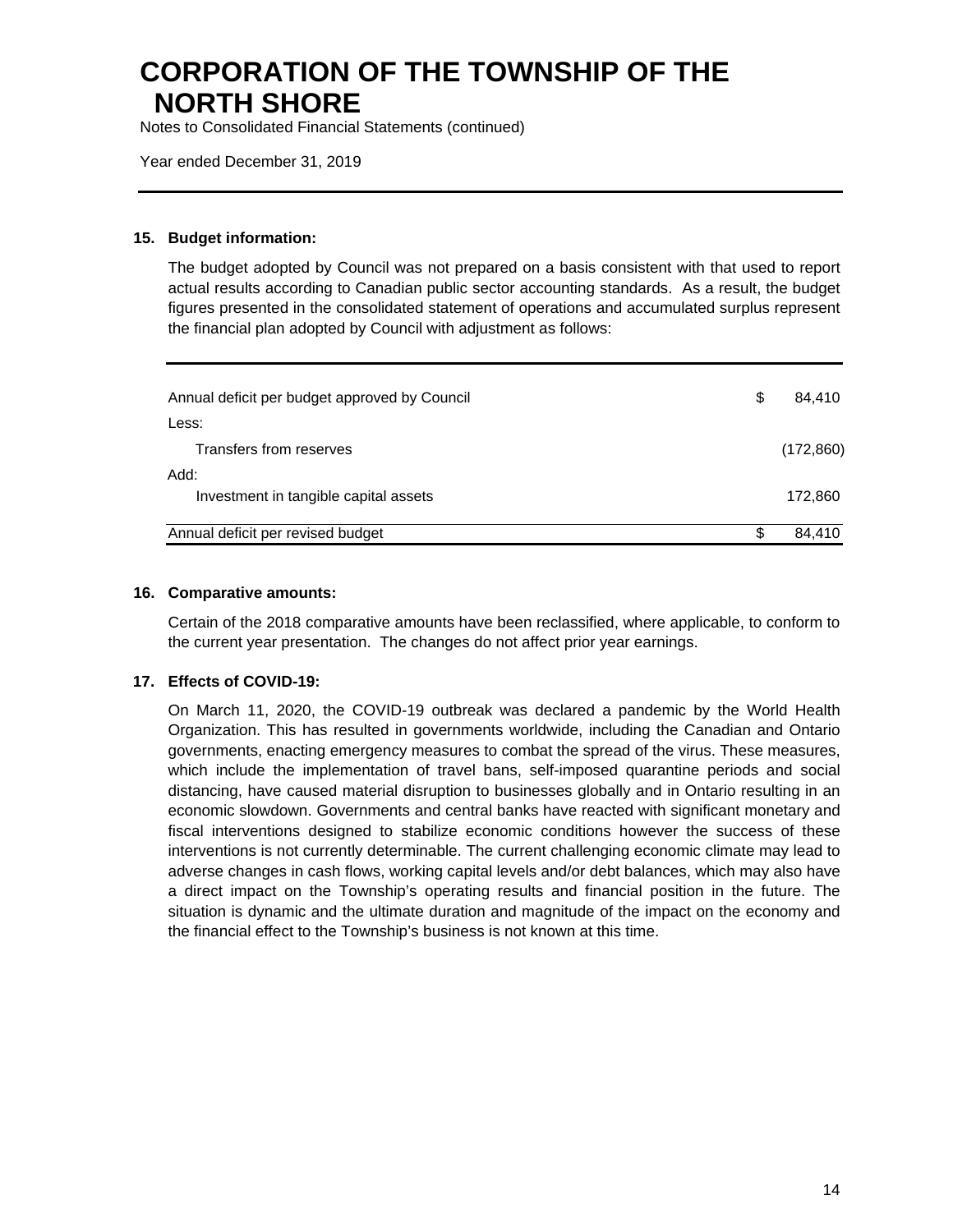Notes to Consolidated Financial Statements (continued)

Year ended December 31, 2019

#### **18. Segmented information:**

The Township is a diversified municipal government institution that provides a wide range of services to its citizens, including General Government Services, Protection Services, Transportation Services, Environmental Services, Health Services, Social and Family Services, Recreational and Cultural Services and Planning and Development Services. Service areas were created for the purposes of recording specific activities to attain certain objectives in accordance with regulations, restrictions or limitations (see Schedule to note).

Municipal Services are provided by departments and their activities are reported in these Service Areas. Departments disclosed in the Segmented Information, along with the services they provide, are as follows:

#### General Government Services

The departments within General Government Services are responsible for adopting bylaws; adopting administrative policy; levying taxes; acquiring, disposing and managing Municipal assets; ensuring effective financial management; monitoring performance and ensuring that high quality Municipal Service standards are met.

#### Protection Services

Protection is comprised of police, fire / emergency, by-law enforcement and building inspections departments. The mandate of the police department is to ensure the safety of the lives and property of citizens, preserve peace and good order; prevent crimes from occurring; detect offenders; and enforce the law. The fire/emergency department is responsible to provide fire suppression services; fire prevention programs; training and education related to prevention, detection or extinguishment of fires. The by-law enforcement and building inspection department ensures properties are in compliance with applicable legislation, by-laws, building standards and construction codes.

#### Transportation Services

The transportation department is responsible for the delivery of municipal public works services related to the planning, development and maintenance of roadway systems, winter control and street lighting.

#### Environmental Services

The environmental department consists of three distinct utilities: water, wastewater and solid waste disposal. The department provides drinking water to ratepayers, collecting and treating wastewater and providing waste minimization programs and facilities for solid waste disposal and diversion.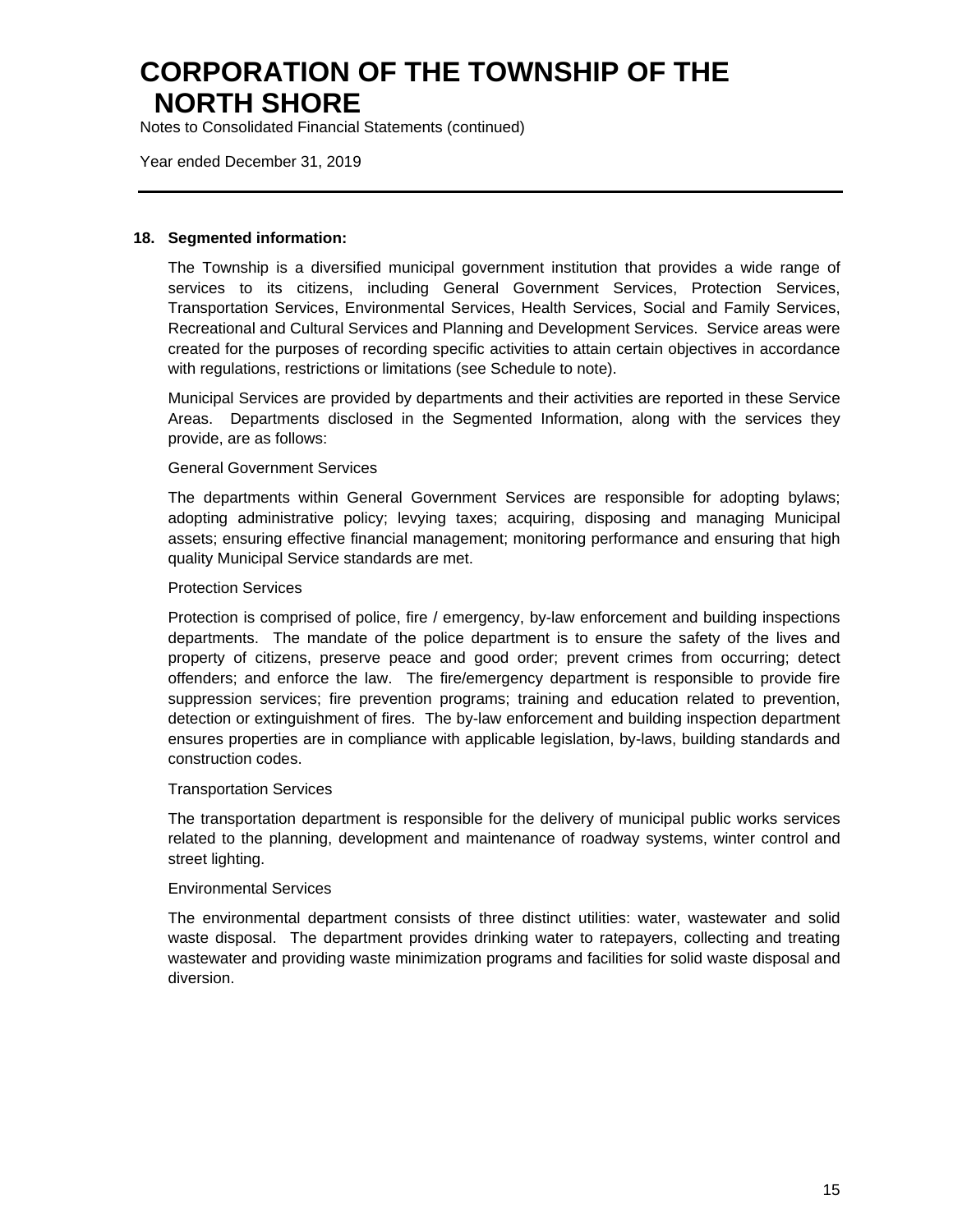Notes to Consolidated Financial Statements (continued)

Year ended December 31, 2019

#### **18. Segmented information (continued):**

Health Services

Through the Algoma Health Unit, the Township contributes to public health services and education and through the Algoma District Social Services Administration Board, to ambulance services. In addition, this department oversees the care and maintenance of municipal cemeteries.

Social and Family Services / Social Housing

Through the Algoma District Social Services Administration Board, the Township contributes to social assistance payments, child care services and social housing. In addition, the Township provides alternative residential services for seniors.

#### Recreation and Cultural Services

The Department is responsible for providing, facilitating the development of, and maintaining high quality parks, recreational facilities, and cultural services.

#### Planning and Development

The planning department provides a diverse bundle of services. It manages development for business interests, environmental concerns, heritage matters and neighborhoods through planning and community development activities. It facilitates economic development by providing services for the approval of all land development plans.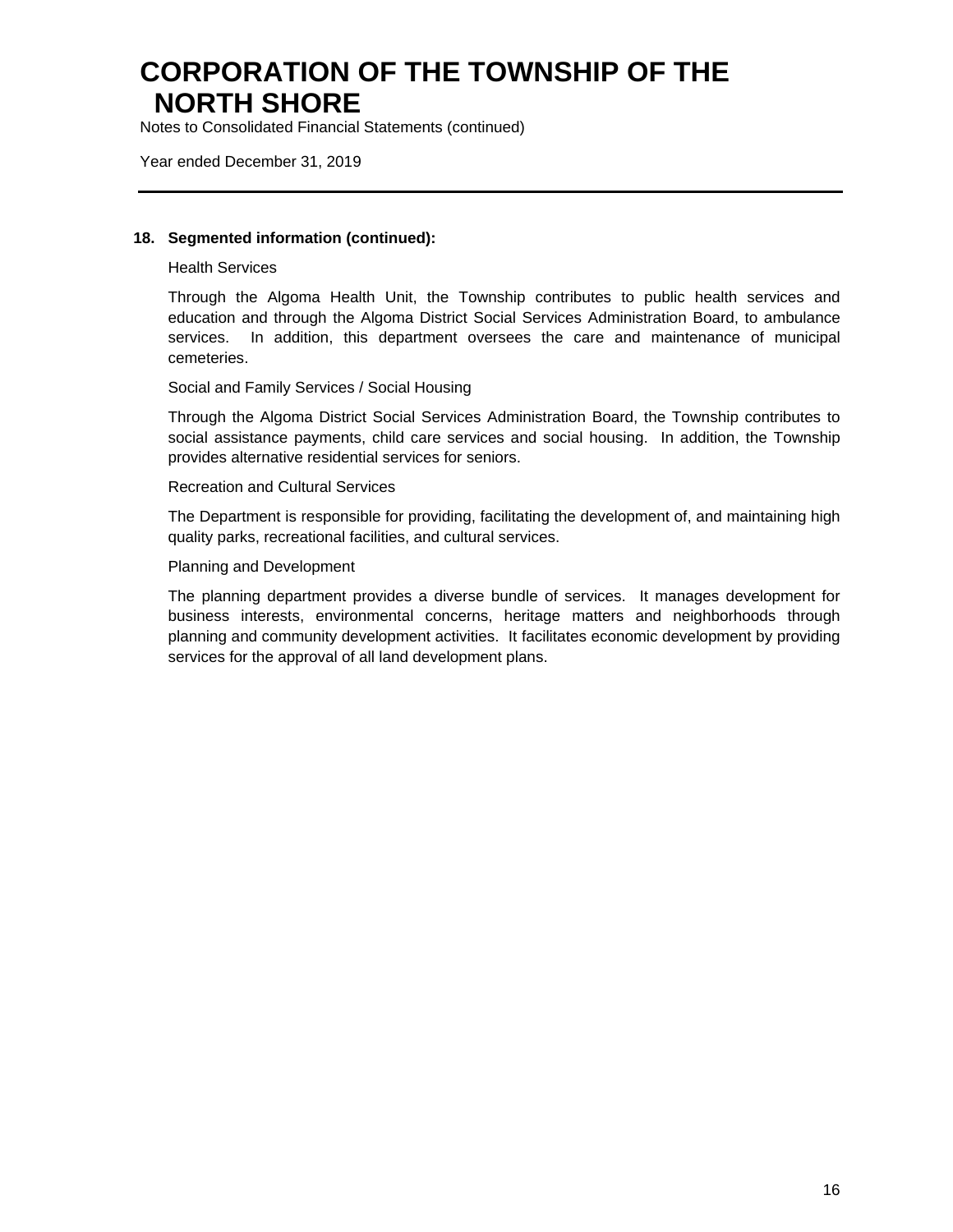Note 18 - Segmented Information (continued)

Year ended December 31, 2019

|                                         | General<br>Government<br>Services | Protection<br>Services | Transportation<br>Services | Environmental<br>Services | Health<br>Services       | Social &<br>Family<br>Services | Recreation &<br>Cultural<br>Services | Planning<br>and<br>Development |     | Total<br>2019 |
|-----------------------------------------|-----------------------------------|------------------------|----------------------------|---------------------------|--------------------------|--------------------------------|--------------------------------------|--------------------------------|-----|---------------|
|                                         |                                   |                        |                            |                           |                          |                                |                                      |                                |     |               |
| Revenues:                               |                                   |                        |                            |                           |                          |                                |                                      |                                |     |               |
| Municipal taxation                      | \$<br>970,972                     |                        |                            |                           |                          | $\blacksquare$                 |                                      | $\sim$                         | \$  | 970,972       |
| Government transfers                    | 863,262                           | 6,361                  | 85,408                     | 234,138                   |                          | ۰                              | 21,746                               |                                |     | ,210,915      |
| User charges                            | 13,297                            | 147,781                |                            | 78,853                    | $\blacksquare$           | ۰                              | 17,196                               | 11,207                         |     | 268,334       |
| Other                                   | 53,001                            | 20,483                 |                            | 16,919                    |                          | $\blacksquare$                 | 6,189                                | 59,618                         |     | 156,210       |
| Gain on sale of land held for resale    | 1,832                             |                        |                            |                           | $\blacksquare$           | ۰                              |                                      |                                |     | 1,832         |
|                                         | 1,902,364                         | 174,625                | 85,408                     | 329,910                   | $\overline{\phantom{a}}$ | $\overline{\phantom{a}}$       | 45,131                               | 70,825                         |     | 2,608,263     |
| Expenses:                               |                                   |                        |                            |                           |                          |                                |                                      |                                |     |               |
| Salaries, wages and benefits            | 180,671                           | 43,717                 | 26,212                     | 62,417                    | 2,218                    | $\overline{\phantom{a}}$       | 53,097                               | 11,908                         |     | 380,242       |
| <b>Materials</b>                        | 110,650                           | 86,186                 | 129,162                    | 178,380                   | 1,416                    | $\overline{\phantom{a}}$       | 25,252                               | 8,923                          |     | 539,970       |
| Contracted services                     | 24,682                            | 120,867                | 2,557                      | 77,684                    | 62                       | ۰                              | 970                                  | 27,074                         |     | 253,895       |
| Rents and financial                     | 13,235                            | 75                     |                            | 1,254                     |                          |                                |                                      |                                |     | 14,564        |
| <b>External transfers</b>               |                                   |                        |                            | $\blacksquare$            | 150,812                  | 166,971                        | 2,007                                | $\overline{\phantom{a}}$       |     | 319,790       |
| Amortization of tangible capital assets | 16,292                            | 22,070                 | 82,451                     | 146,466                   |                          | $\overline{\phantom{a}}$       | 30,483                               | 2,748                          |     | 300,510       |
|                                         | 345,530                           | 272,915                | 240,383                    | 466,202                   | 154,508                  | 166,971                        | 111,810                              | 50,653                         |     | 1,808,971     |
| Annual surplus (deficit)                | \$<br>1,556,834                   | (98, 290)              | (154, 975)                 | (136, 291)                | (154,508)                | (166, 971)                     | (66, 678)                            | 20,172                         | \$. | 799,292       |